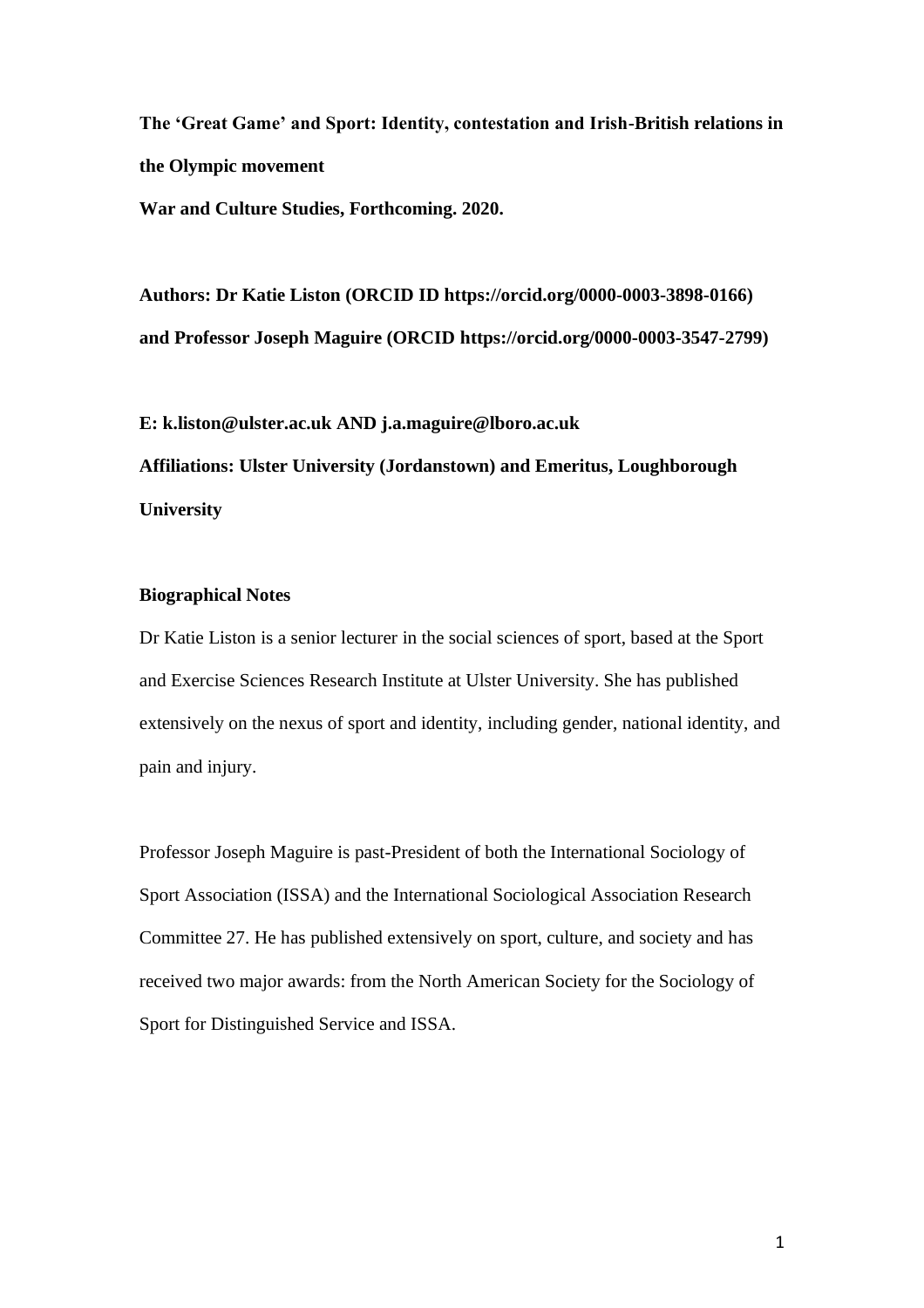#### **Introduction**

In his classical study *On War* (1832) Carl Von Clausewitz established observations universal to all wars and he developed a theory of cause-effect relations (Lillbacka, 2019). Though war was a social phenomenon that forcibly imposed one's will on an opponent, he also noted that war had *different manifestations* through history, depending on actors, purpose, and even available means. While von Clausewitz is more usually associated with the phase that defines war as 'the continuation of policy *by other means*', James Holmes (2014) clarifies a mistranslation of this from the original German. Crucially, for von Clausewitz, war was/is a continuation of policy *"with other means*". For Holmes then, 'pursuing political objectives "with" other means connotes the addition of armed force 'to a mix of diplomatic, economic, and informational implements rather than dropping them to pick up the sword' (2014).

These observations are of central relevance to the struggles that characterized twentiethcentury Irish-British relations. The strategic competition evident therein was expressed somewhere along a continuum from peacetime diplomacy to armed conflict, in which sport was war with other means and a different manifestation when the armed force phased abated. This is no surprize to those who understand the sociogenesis of violence and warfare in relation to civilizing processes and cultural, symbolic and physical force forms of violence (e.g. Fletcher, 1997; van Benthem van den Bergh, 1992). In this, sport was seen as mutually reflective and reinforcing of these broader processes (Elias and Dunning, 2008).

That a new phase, involving international sport, emerged in Irish-British relations is also a compelling case when consideration is given to the role of modern sport as a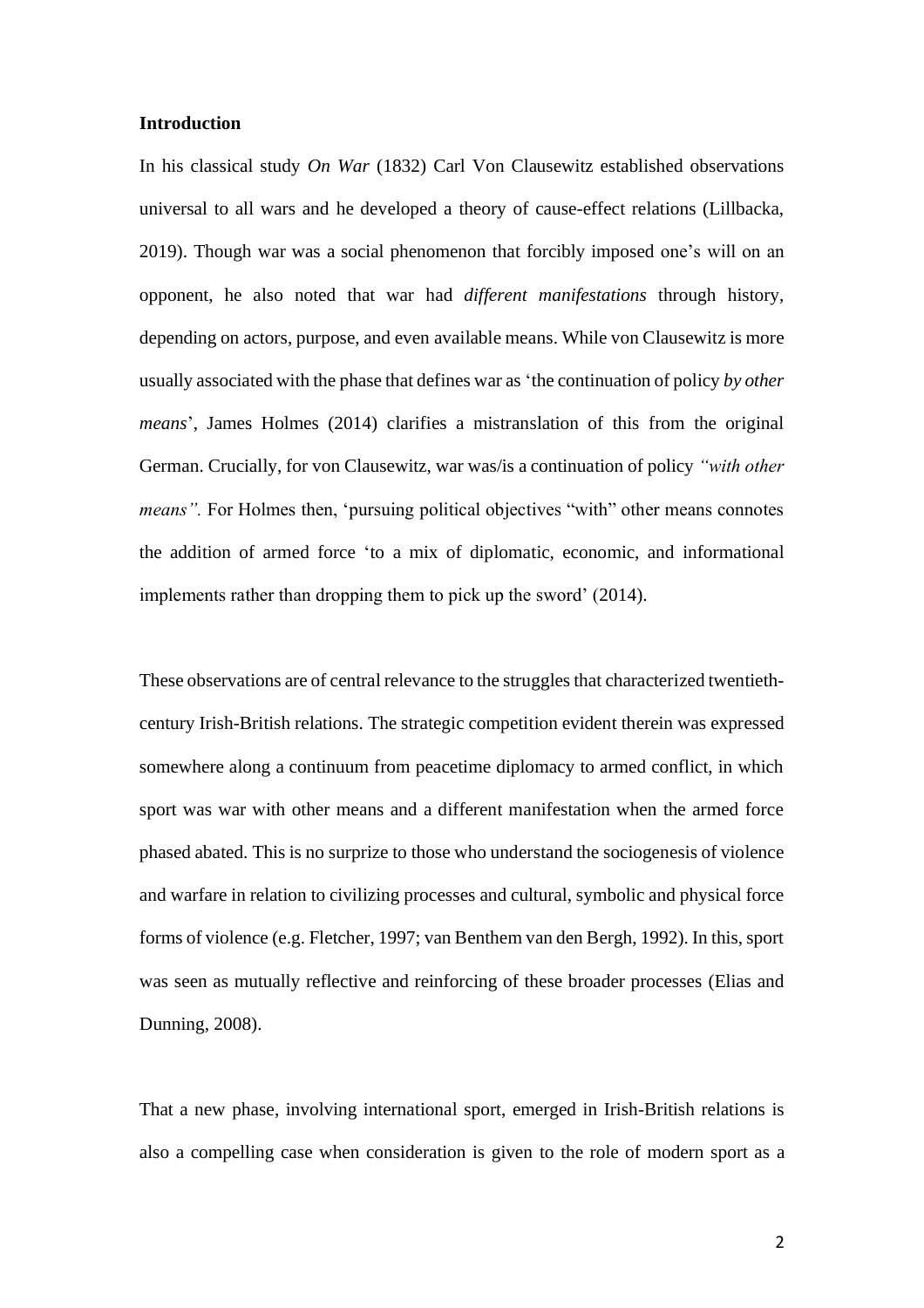highly visible manifestation of nationalism (Campbell, 2000; Mangan, 2003; Maguire, 2012): a source of unity and division, within and between countries/nation-states and regional units; mobilized or even weaponized (Coates, 2017) in battles for political and cultural supremacy. Indeed, by the 1980s, the sixth President of the International Olympic Committee (IOC), Lord Killanin, an Irishman who served as Brigade Major in the British Army in World War Two, acknowledged his 'complete defeat in […] attempts to make the spirit of the Games less nationalistic' (1983: 9). War and sport were thus potent forces in the creation of imagined communities (Hobsbawm, 1990; Mangan, 2003; 2003a) in which sportspeople were patriots at play. Indeed, as Mangan has observed (1985), the games ethic underpinned notions of imperialism and military endeavour. Sport was therefore central to twentieth-century questions of identity, diplomacy, and statecraft, and to understanding war *with other means*.

Set in this context, three fundamental questions underpin this case study. Who represented 'Ireland' at the 1948 London Olympics, as competitors and officials, and for what purposes? Who was attracted to or repelled by this representation, and why? And, what does this reveal of international sport as war with other means? These questions were directly connected to political, diplomatic and international relations, whose relevance was important for the trajectory of Irish state formation. The actions of protagonists in our case study demonstrate that Olympic and international sport was, for them, a diplomatic, cultural and symbolic means of projecting a 32-county 'Ireland' on the international stage in the aftermath of World War Two (WWII). Here, we focus on the quest for exciting significance by non-state actors / sportive diplomats, who were the forerunners of a more specialized diplomacy of international sport today – sportcraft (Liston and Maguire, 2020). This was both a 'patriot game' and a struggle for 'soft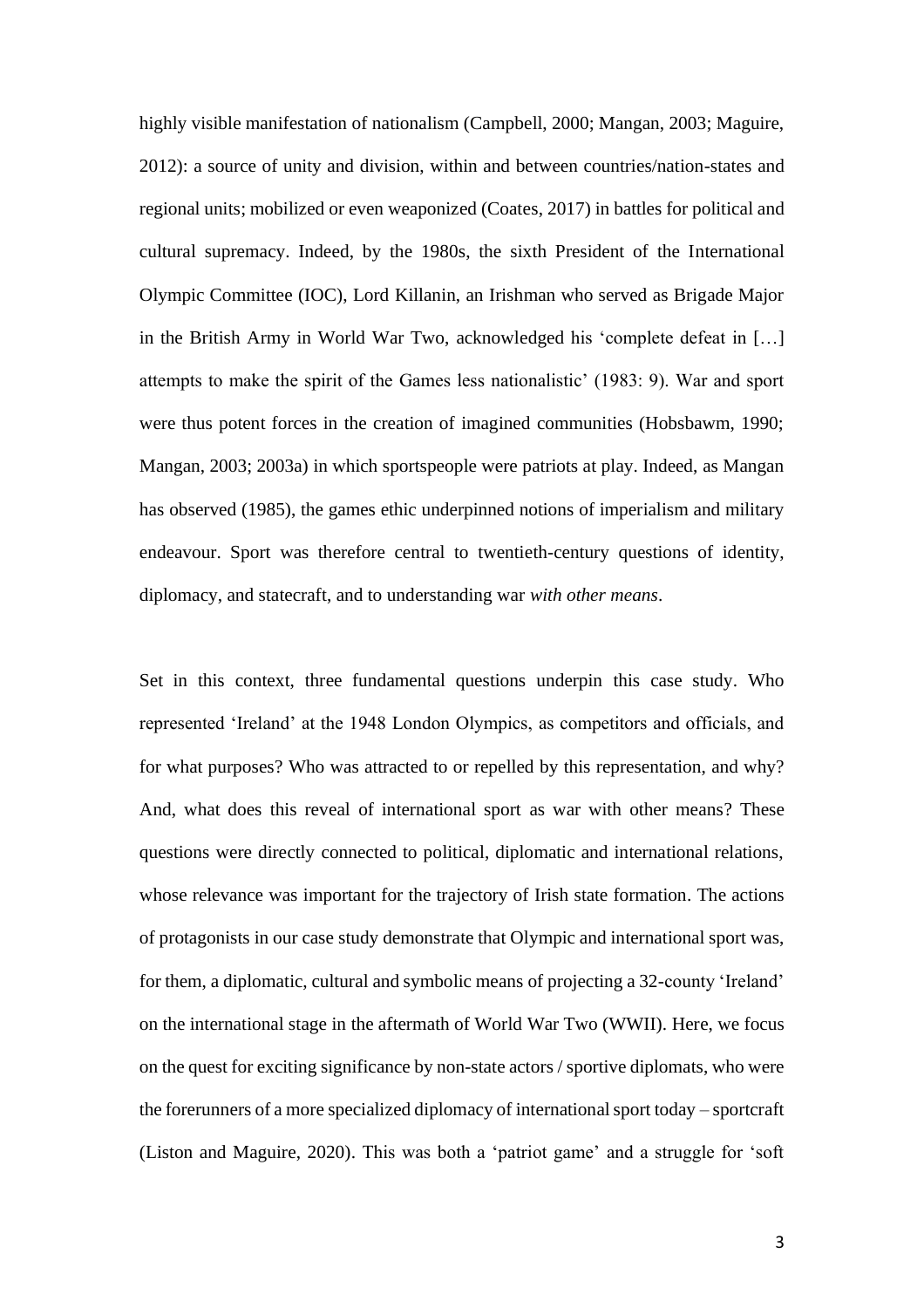power' (Nye, 1990) and those involved were cultural intermediaries (Smith Maguire and Matthews, 2012).

The paper also makes two other important contributions: to the historiography concerning the complex bureaucratic imposition of political borders in international sport, and to the history of protest at the Olympics (Cottrell and Nelson, 2010). Both can only be understood fully by 'looking behind the scenes' (Berger, 1963: 10-11); i.e. seeing beyond what was perceived by elites to run contrary to normative expectations about how nations/states should behave. The elites and those who aspired to be so, were by their beliefs and actions, a means for nations to increase their appeal, power and scope, at 'home' and 'abroad': by practicing statecraft.

Let us first consider the historical context of Irish-British relations; for the legacy of Empire and colonialism comprized a 'Great Game' (Liston and Maguire, 2020), between Great Britain and Ireland, a restless dominion (Harkness, 1969). For a key battleground in this was the Olympic movement of the twentieth century and the related quest for dominance, symbolic and exciting significance.

# *The 'Great Game' of Irish-British relations*

With the signing of the Anglo-Irish Treaty of 1921, the 800-year 'war' between Ireland and Britain was officially over but a new phase began that centred on the consequences of the formal division of the island. A 'low-level' armed struggle continued throughout the inter- and post-WWII periods, led by the Irish Republican Army (IRA), former members of played important roles in the Irish Olympic and athletic movements. This hard power struggle ran parallel with a 'soft power' effort between Irish diplomats and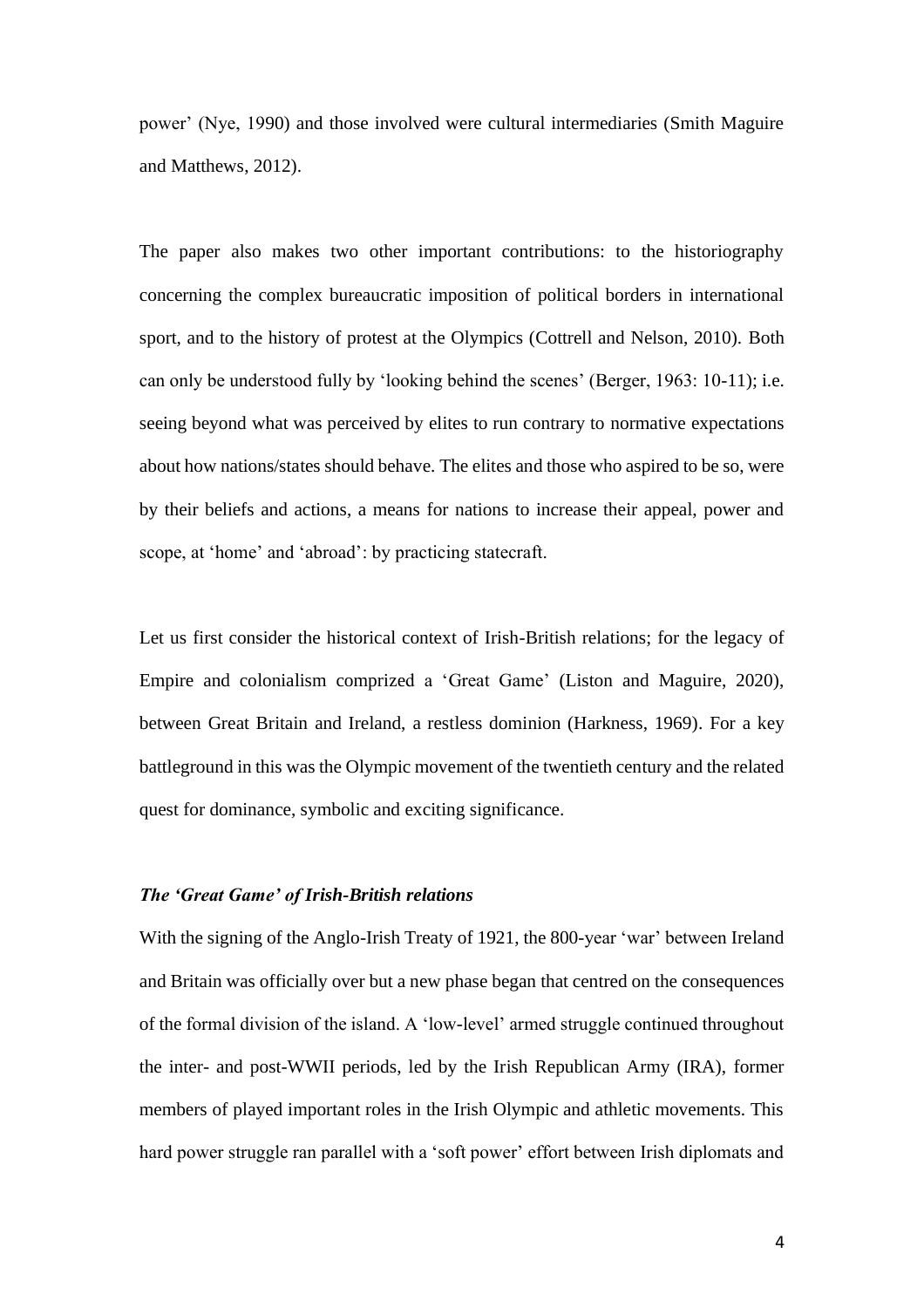their counterparts in London and unionist/loyalist politicians located in Belfast. Irish-British relations were centred around key political events: the Treaty and confirmation of its border provision in the 1925 Boundary Commission, and the formal secession of the Republic of Ireland (RoI) from the Commonwealth in 1949 (Mansergh, 1991; Ferriter, 2019). This diplomacy was a new phase in Irish-British relations, involving official and non-state diplomats. Travelling in the same direction, there were differences in emphasis in their practice of statecraft, including the practice of sportcraft (Liston and Maguire, 2020).

The diplomatic struggle centred on issues of 'identity, legitimacy, symbolism and status' (Cruise O'Brien, cited in Dudley Edwards, 1969: 104), and on whose terms success would be judged. Francis Carroll (2016) has correctly highlighted the role played by Irish diplomats and elected officials, with varying degrees of success, in the governments of William Cosgrave, Eamon De Valera and John A. Costello. <sup>1</sup> Though knowledge of international affairs in Ireland was, until the 1970s, 'reputedly confined to "a small circle of cognoscenti"' (McGee, 2020: 1), there was a role for sport in augmenting formal state policy to achieve recognition and projecting the 'nation': not only in IFS support for the *Aonach Tailteann* (Cronin, 2003)<sup>2</sup> but also in the portrayal of national emblems such as anthem and flag, through rugby for instance (O'Kelly de Gallagh to Walshe, National Archives Ireland (NAI) DFA GR 1489). Indeed, members of the first Irish *Dáil* were said to have contacted J. J. Keane, inaugural President of the Irish Olympic Council (OCI), to discuss the role of the international Olympic

<sup>1</sup> They led successive governments from 1922-32 (Cosgrave); 1932-48, 1951-54 and 1957-59 (De Valera), and; 1948-51, 1954-57 (Costello).

<sup>2</sup> The *Tailteann* Games was an Irish sporting and cultural festival held in 1924, 1928 and 1932, and a means of projecting Gaelic attributes of the new Irish state.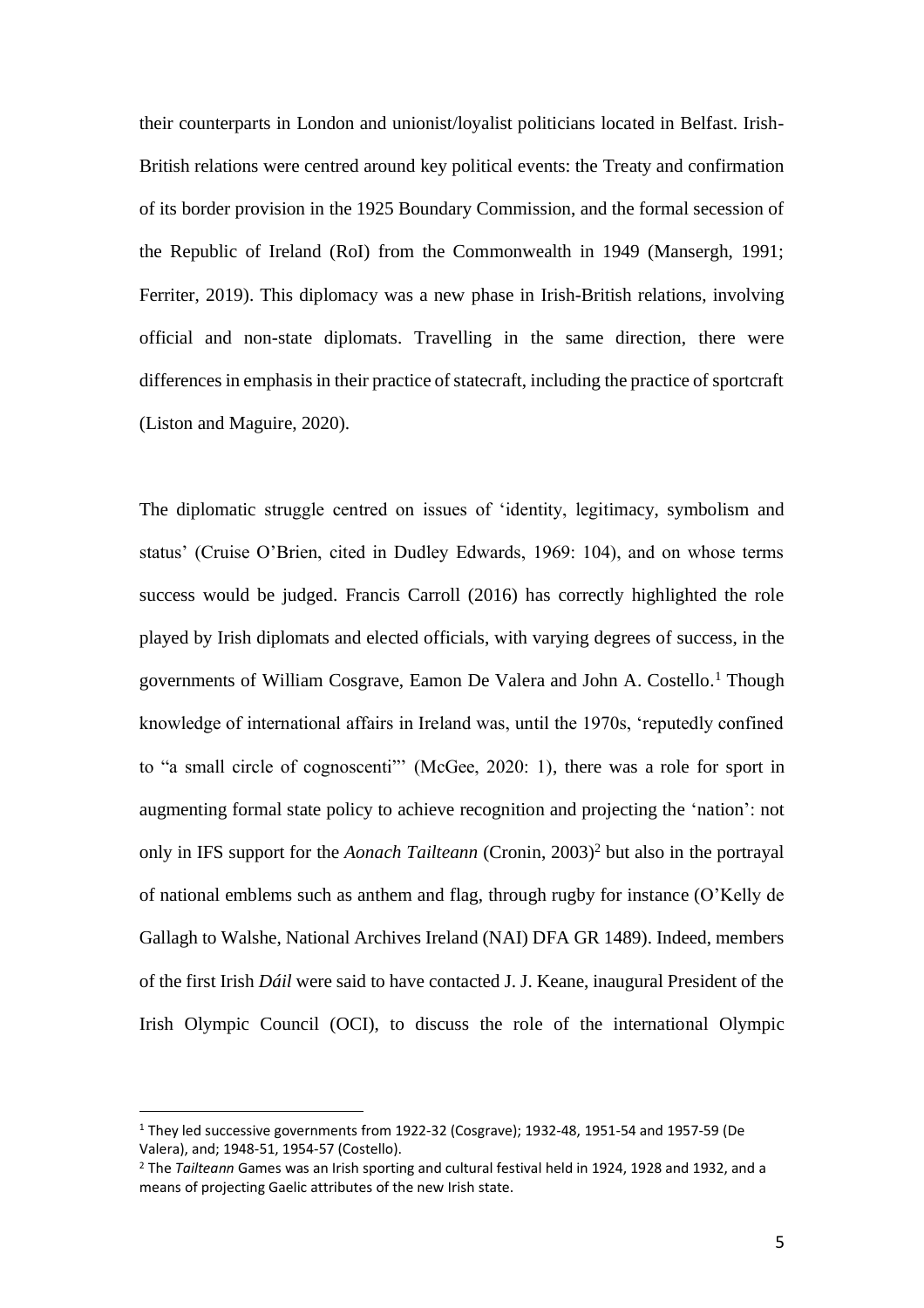movement in projecting a 32-county 'Ireland' onto the international stage (Correspondence from Keane to De Coubertin, 10 April/8 May 1922, IOC Archive).

Yet the crucial roles played by non-state actors in cultural affairs in general, and sport in particular, has been overlooked in this regard. Ireland was a distinctive case, for as IOC President Killanin noted, not only was it divided politically, but in sport too. Some sports presented an all-island team, such as boxing, and others were, as he put it, 'without the North, whose affiliations were with the UK' (1983: 23). And, within certain sports, internal divisions too were a further complication that came to bear on the 1948 Olympics. In athletics for instance, there were three associations on the island: the National Athletic and Cycling Association (NACA) who claimed 32-county jurisdiction, the Amateur Athletic Union of Eire (AAUE) who had 26-county status, and the Northern Ireland Amateur Athletic Association (NIAAA). Only the latter two were official affiliate members of the International Amateur Athletics Federation (IAAF).

# *Political borders in sport*

In the 1930s the IOC and the IAAF adopted a political boundary rule that cemented internal divisions and was the regulatory basis for a bifurcated governance structure in Irish sport. This rule was a confinement of the original 32-county (all-island) jurisdiction of the NACA, to 26 Irish counties. It was also brought about by political and sportive intervention from political leaders in Belfast with the British Olympic Association (BOA) in the early 1930s. The BOA produced an official memo in 1931, approved by the Dominions Office (DO), which formalized their (preferred) interpretation of this practice since at least the early 1920s, when Ireland first joined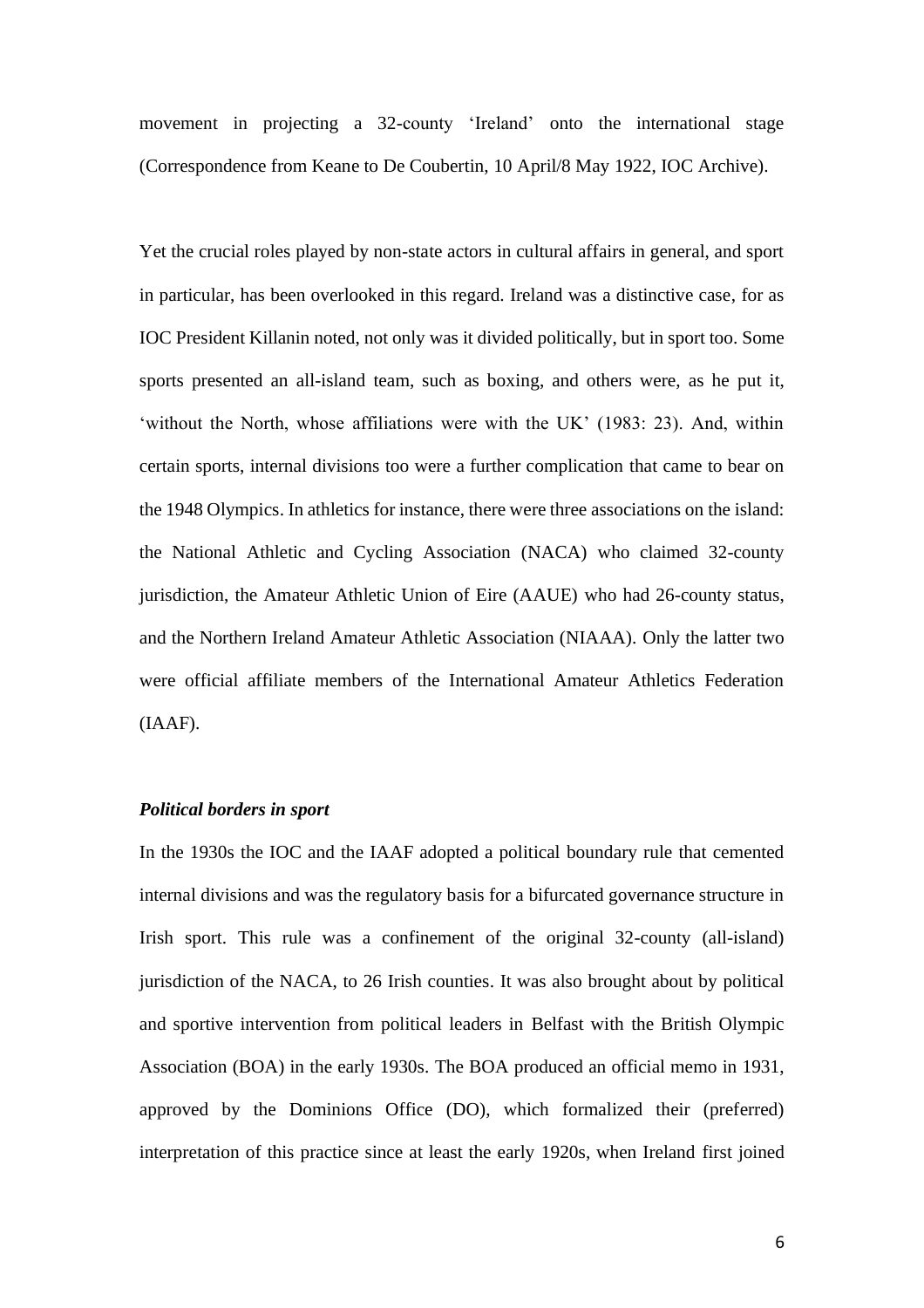the IOC and the IAAF. The DO supported the 1931 position on sporting citizenship in Northern Ireland (NI) (National Archives UK, HO45 15758; C462369) and formulated a stance on how their various departments would refer to Ireland (DO  $130/92$ ).<sup>3</sup> The IOC's and IAAF's acceptance of this rule was influenced strongly by British claims to a longer-standing political and sportive jurisdiction over Ireland prior to partition and independence. Debates over Irish Olympic recognition pre-dated this case study. Irishman Peter O'Connor's protestations to the Crown Prince of Greece prior to the 1906 Intercalated Games in Athens, and his subsequent protest during the award of his Olympic medal, forcibly revealed the intense desire of early modern Irish Olympians to compete under the representative colours of Ireland, which was thwarted by the BOA (McCarthy, 2010; Llewellyn, 2012).

Central actors in the production of the BOA's memo were Harold Abrahams (Olympic gold medallist, President of the Amateur Athletic Association/AAA and member of the Achilles Club) and Lord Desborough (a politician opposed to Home Rule in Ireland, hands-on and charismatic BOA chairman (Jeffreys, 2014). This memo asserted that an athletic association, not a country, obtained membership of the international federation and favoured the replacement of the term country with unit. These issues the British sports elite managed successfully at this point, thereby resisting Ireland's claim, to title and to the birthright of every person born on the island in Irish constitutions of 1922 and 1937, in the 1936, 1948 and 1952 Olympics. Yet, within international sport, officials were expressing other views on the 'Irish question'.

<sup>3</sup> The DO wrote in November 1948 that, in reference to the use of titles in bilateral agreements, 'the sooner we know our own minds … the better' (DO 130/92; DO 35/3977).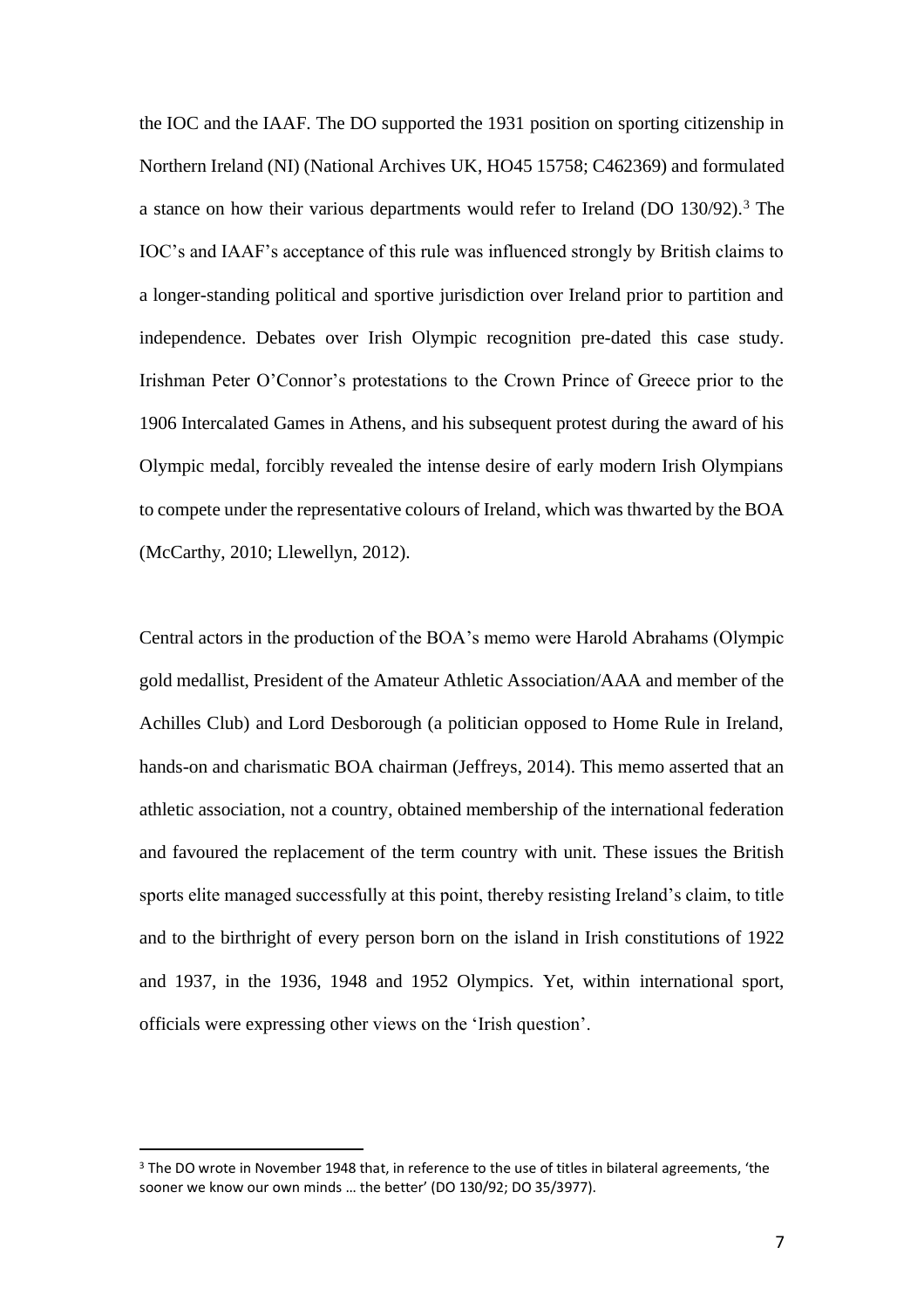De Coubertin, founder of the modern Olympic movement had, for instance, expressed reservations, when consulted on the IOC's changing position on 32-county Irish Olympic jurisdiction. In IOC correspondence (26 November 1935), his view was that they were inscribing countries and not states when 'Ireland in its new form was qualified as such and could not be properly split in two'. IOC Executive member Avery Brundage also disagreed with aspects of the handling of the 'Irish question' prior to London 1948, suspecting rightly that IOC President Edström had coordinated a response with Lord Burghley (Brundage to Edström, 7 July 1948, Brundage Collection/BC). Neither did Brundage want to cede power to the international federations or the national Olympic committees. Crucially, he had already recognized that a solution satisfactory to all was difficult because other international federations had accepted the island of Ireland as a member without objection from the British (Brundage to Edström, 1 June 1948, BC). Burghley was successor to Desborough, longest serving Chair of the BOA and led the 1948 London Games Organizing Committee; also, President of the IAAF (from 1946 to 1976) an IOC executive member, British Olympic medalist, peer, and Conservative politician.

Such was the influence exerted by the British, in the IOC and especially the IAAF executive at this point, that they countered resistance to the political boundary rule, and its implications for national eligibility. Correspondence published here (official and marked personal) confirmed that, in the practical imposition of the political boundary ruling at the 1948 Games, the decisive intercessor was Billy Holt (Director of the 1948 London Organizing Committee and IAAF honorary secretary from 1946-1952): expertly positioned to enforce the rule in athletics and in other sports. Thus, a political and sportive dye was already cast for the handling of the Irish Olympic entry. The IAAF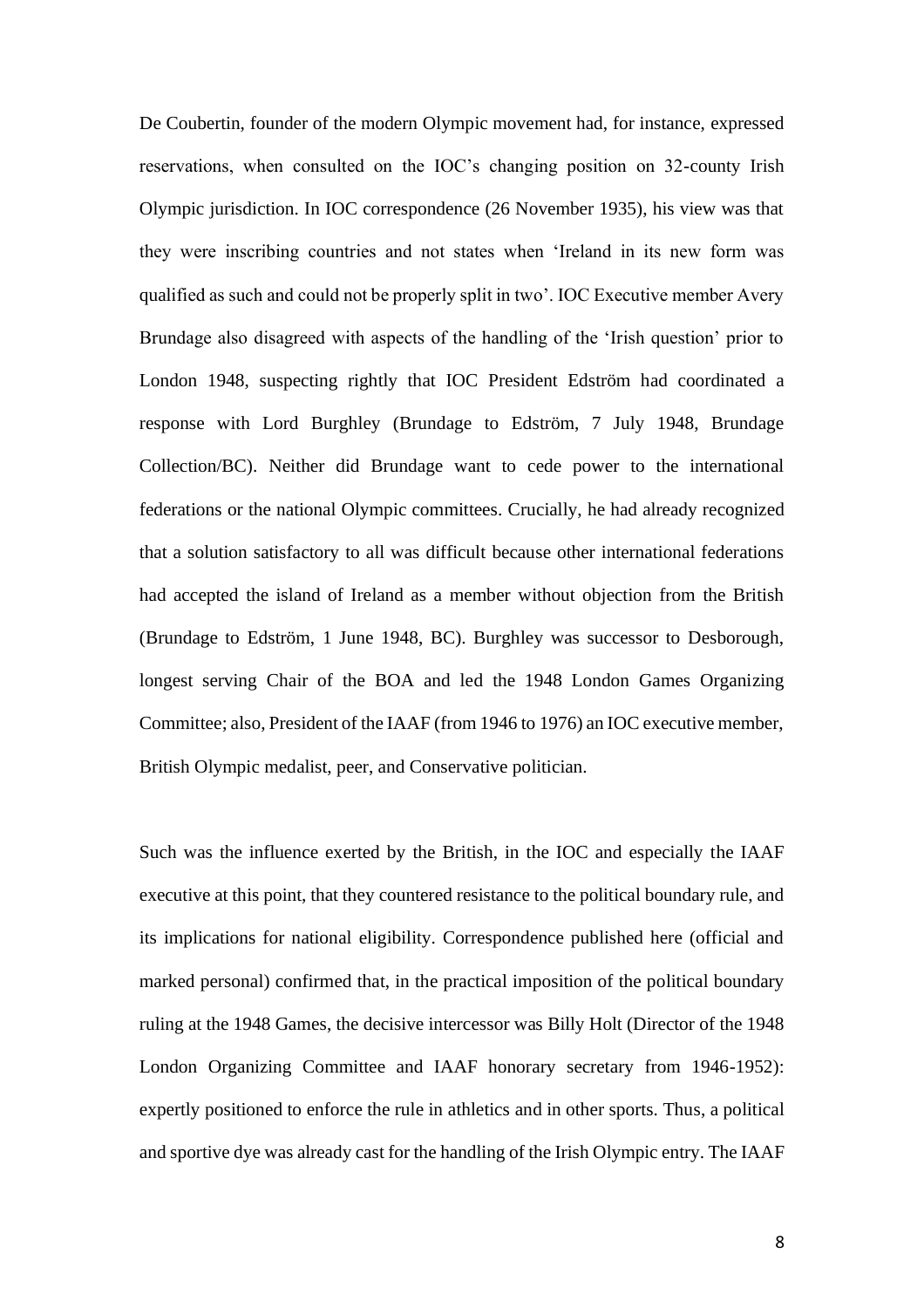would ensure that their official Irish member, the AAUE (formed after the IAAF's suspension of the NACA) would not be excluded, even when (as they correctly anticipated) the OCI did not countersign their entry, and that the NIAAA would retain eligibility over any athletes from NI. Meantime the Organizing committee would impose Eire (written without the accent by the British) as the team title and prevent NI athletes from competing in any Éire (Gaelic use) team.

Not all international federations agreed with this position: NI-born rower and boxer, Danny Taylor and Alf William Barnes, competed on the Irish team and the International Amateur Boxing Association took a different view to the IAAF. This can be attributed, in part, to the role of its (Irish) President, Major-General WRE Murphy.<sup>4</sup> Acrimony was perhaps inescapable in 1948, and there was evidence of subterfuge in how the Irish entry/team was handled that, in some ways, echoed wider British 'black' propaganda efforts (McMahon, 2008: O'Halpin, 2008). Before we examine the 1948 Games, it is first necessary to conceptualize the role of those non-state actors and cultural intermediaries. This is because questions of power, culture and control lie at the heart of global sport processes more generally and underpin the struggle for recognition, jurisdiction and identity. This was the case for OCI officials in the inter- and post-war periods. Though part of civic society, some with strong military links and involved in a form of public diplomacy, their actions were not simply carried out at the behest of the Irish state. Their day-to-day practices, knowledge and attitudes framed the expansion of the Olympic movement in Ireland but also differed by degrees from the

<sup>4</sup> He was brought up in Belfast, fought in World War One, was awarded the military cross and a distinguished service order, joined the IFS army where he was second in command, and then became Deputy Commissioner of the *Garda Síochána* until his retirement.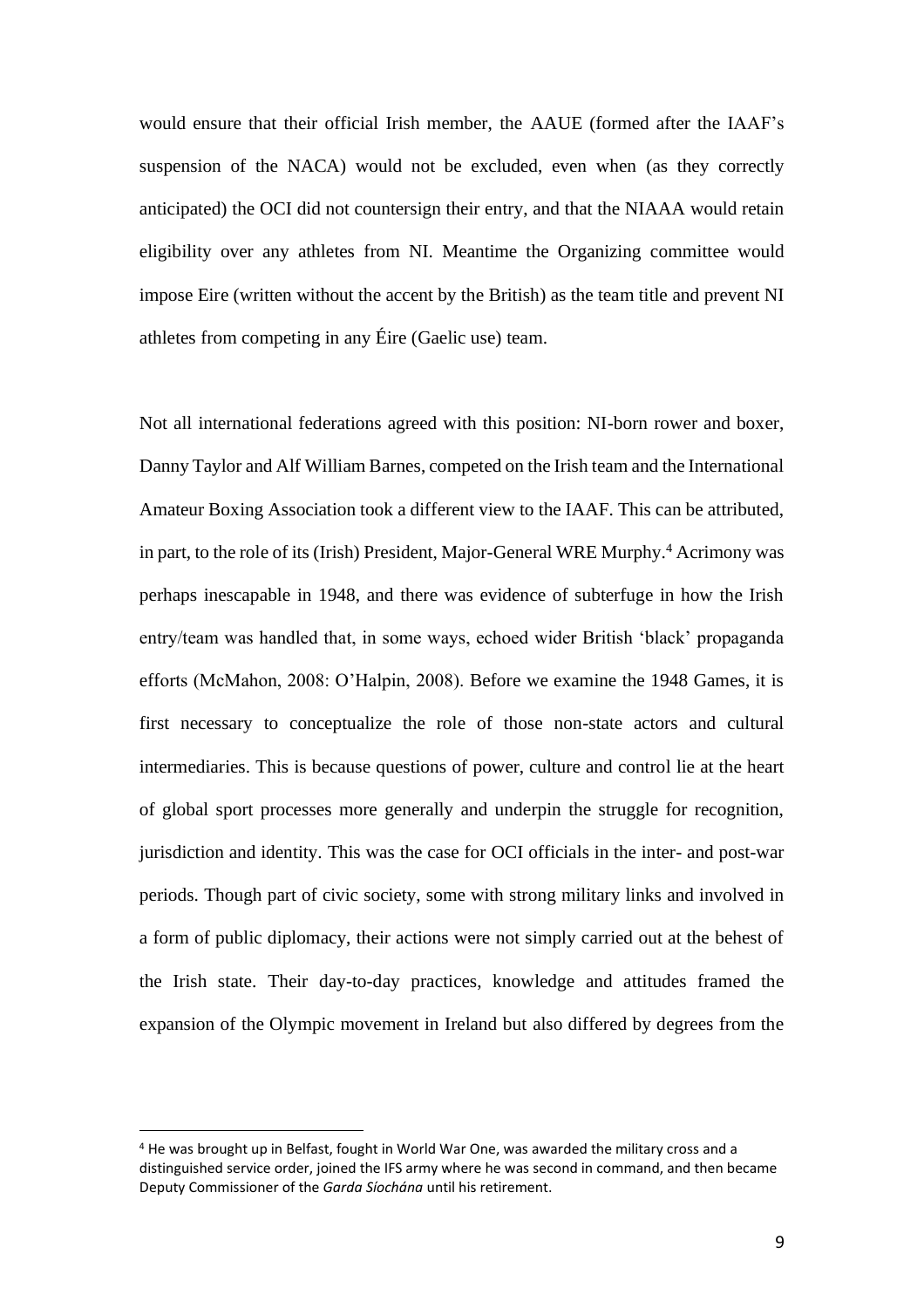tastes of some international Olympic elites. Implicated in the contestation of legitimacy, they, and their adversaries, were active cultural intermediaries.

# *Non-state actors and cultural intermediaries*

In the wider study of state cultural propaganda (Maguire, 2020), conducted either by intelligence agencies or non-state actors, a more nuanced appreciation of those involved in state/civic networks can be drawn upon. OCI Presidents and officials pursued their objectives with a high degree of relative autonomy from the state. This stemmed in part from the general position of sport in civic society – formal Irish state policy on sport was absent throughout the first half of the twentieth century – but also the composition of the executive boards of the OCI and the NACA during this period. The OCI executive was part of the cultural elite of Irish society, some with direct links to the nationalist struggle.

Membership of the first OCI, formed in 1922, was drawn from the Presidents of Irish university colleges (excluding Trinity College, Dublin), mayors of the major cities of Ireland, including Derry, and others from medical, political and sporting background. Some were descendants of the older Anglo-Irish elite. They can be viewed as opinion formers who framed the values and knowledge associated with Olympism and the place of Ireland within the IOC. Though their political and cultural views may well have been reflective of, and shaped by, the policies pursued by the Irish governments of Cosgrave, De Valera and Costello, the OCI maintained a degree of autonomy from the state.

But there was also a dawning appreciation of what involvement in international sport could do in achieving wider diplomatic objectives in the new phase following the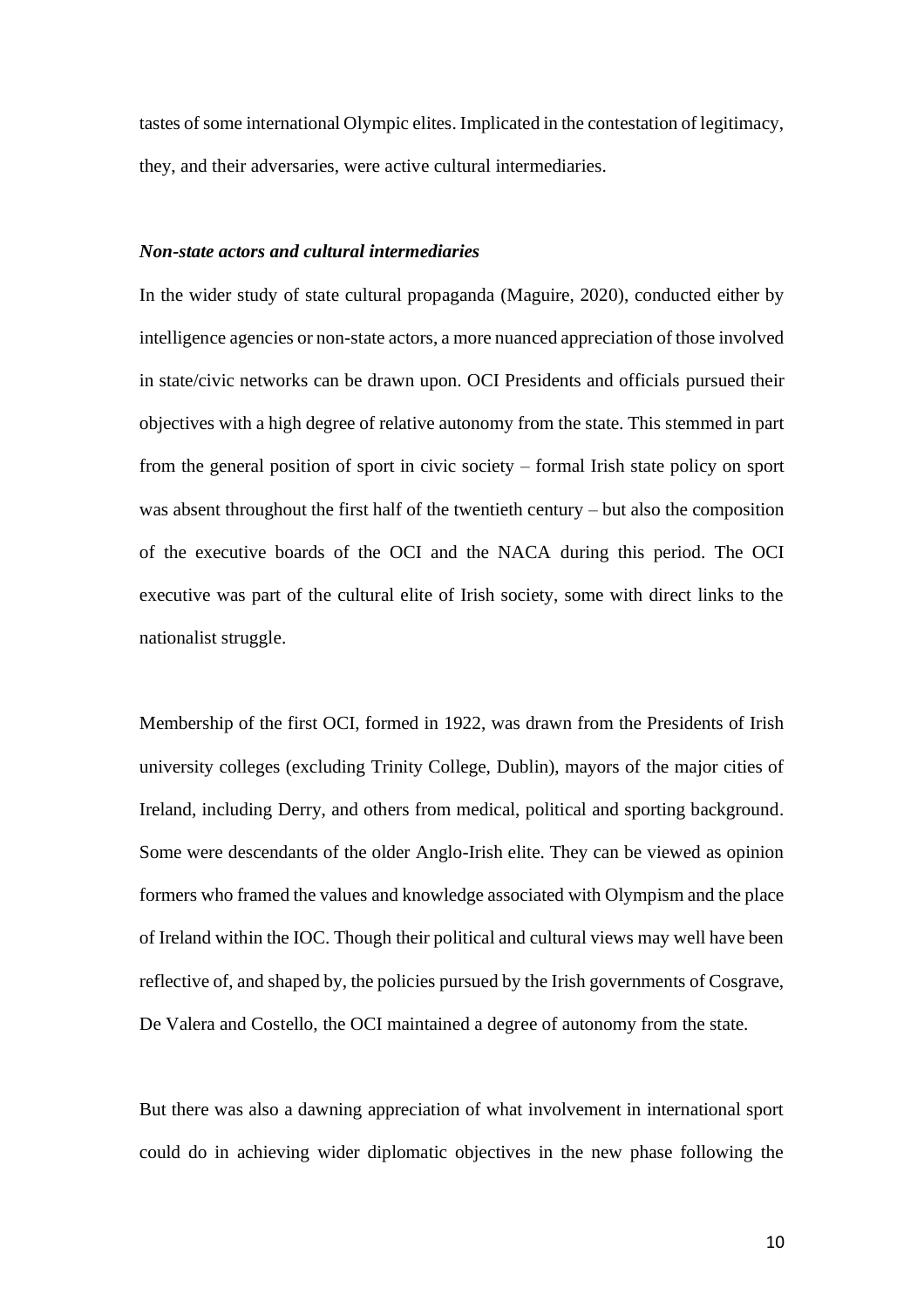abating of armed conflict with the British. In turn, the relative autonomy enjoyed by senior OCI officials from the wider council allowed them to be more assertive if/when required. Either way, their actions were part of the wider struggle for recognition and all-Ireland jurisdiction and international status. Of the OCI Presidents most implicated in this 'Great Game' were JJ Keane (1922-1929, also IOC delegate from 1922-1951), General Eoin O'Duffy (1929-33, Irish nationalist political activist, fascist, prominent Gaelic Athletic Association official in Ulster, NACA President, soldier in the IRA and *Garda* commissioner), Colonel Eamon 'Ned' Broy (President 1933-1950, *Garda* Commissioner, athletics official) 5 and Lord Killanin (President 1950-1973, IOC delegate from 1952-1972, IOC President 1972-80). OCI general secretaries and treasurers also played their part, such as Paddy Kilcullen (St. Andrew's boxing club, secretary and treasurer of the Irish Amateur Boxing Association - AIBA),<sup>6</sup> Patrick Carroll (President of AIBA from 1939-1975; a high ranking *Garda*; trained barrister; OCI member (1947-75), secretary (1958), treasurer (1946-58) and OCI President 1972- 1975)<sup>7</sup> and Commandant John Chisholm (Irish national army, Ireland's Olympic chefde-mission in 1948) (see image one). $8$ 

Thus, key OCI members had served in various capacities within the IRA, had fought in the subsequent War of Independence, became prominent *Gardaí*, crime/special branch

<sup>5</sup> Broy was a penetration agent who worked in the British secret service in Dublin. He joined the intelligence branch of the British-controlled Dublin Metropolitan Police, after Michael Collins recruited him. Broy travelled with the 1921 Irish treaty delegation as Collins' private secretary and bodyguard. He became adjutant of the IFS army air corps. On being elected President of the OCI on 5 March 1935, Broy held a meeting with De Valera the next day.

<sup>6</sup> Kilcullen wrote to the IOC in January 1938 directing attention to the new Irish constitution, which provided that 'the name of the state is Éire, or, in the English language, Ireland' (IOC Archive).

 $7$  Carroll was active in the IRA during the War of Independence and a military policeman in the Civil War. He joined the *Garda Siochána* in 1923. He was called to the bar in 1932 and during WWII he worked closely with military intelligence.

<sup>8</sup> The National Archives, Kew, contain a reference to Chisholm being 'nothing if not a colourful character' (DO 35/3977).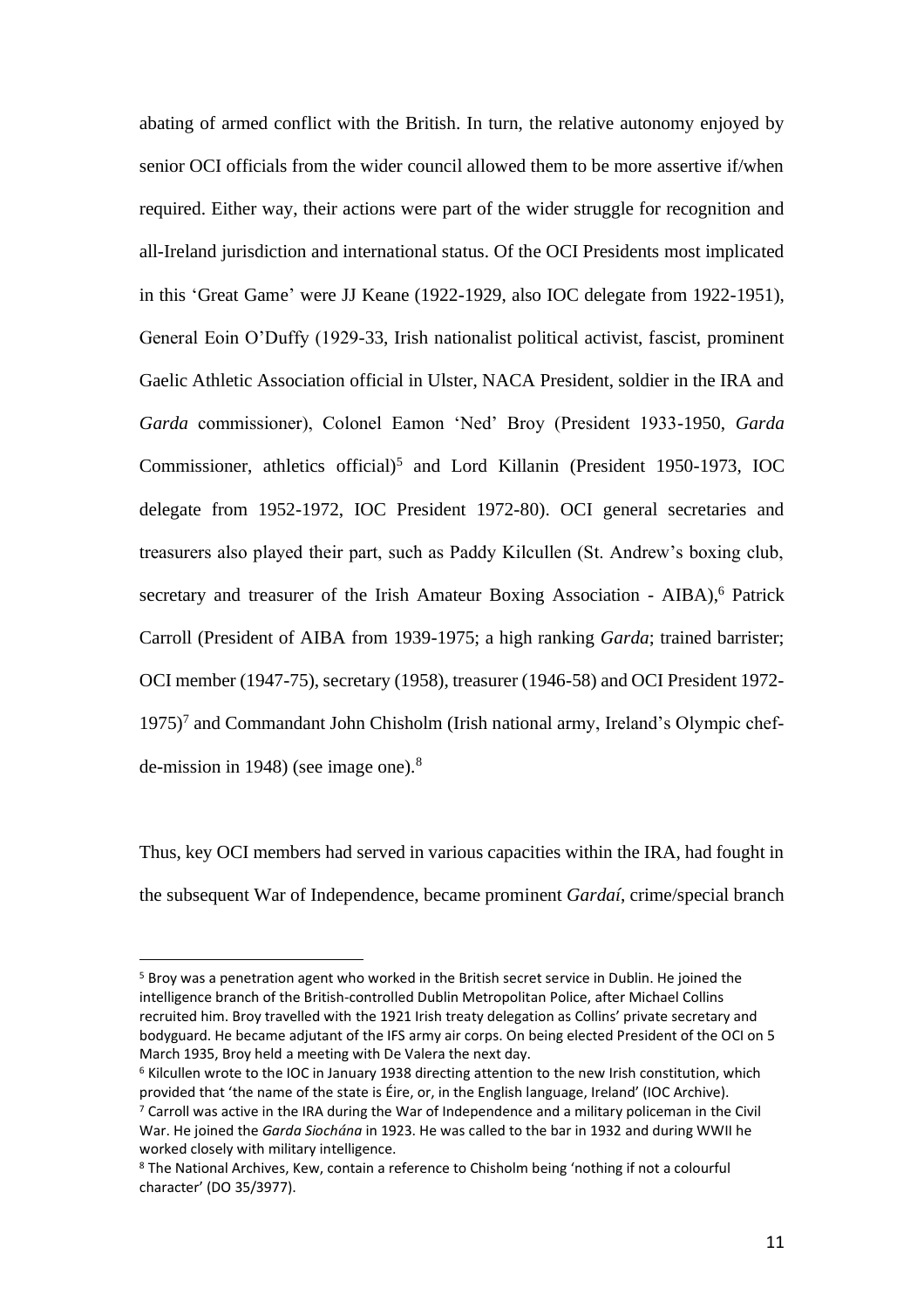officials, with responsibility for political crime, state security and who worked closely with military intelligence during WWII (e.g. Carroll). That some of these cultural intermediaries (as well as members of the 1948 Olympic team, including 12 of the 13 basketballers and the entire equestrian team) were connected to the military reflected its role as an important mainstay, not only of the newly formed IFS but also of a desired Gaelic Ireland movement. This movement transcended military events and engaged with civilians in sporting and social functions (Hora, 2017),<sup>9</sup> in which army and *Garda* personnel began to dominate the OCI's decision-making processes (Byrne, 2018).

In contrast, the British diplomatic corps was well established but bound to the changing international climate in the first half of the twentieth century and their decline as a world and imperial power. Though not acting in the mode of traditional diplomats working on behalf of government, British sporting power brokers and elites engaged with government officials to ensure they operated in conjunction with policy of the day. There was no doubt that the OCI's British-English adversaries were part of an Oxbridge elite (e.g. Lords Desborough, Aberdare, Burghley), in which title, university college, membership of the Achilles Athletics club (a hub for past and present members of Oxford and Cambridge athletics, whose elite membership was by invitation only),  $10$  and possibly masonic order connections, all played a part. The apparent absence of state structures devoted to sport did not mean that British government policy was entirely absent or benign. As we have seen, the DO colluded with the BOA in the early 1930s. Foreign Office (FO) records also show that British government officials were marginally involved in pre- and interwar Olympic matters e.g. in the withdrawal of

<sup>9</sup> The Irish Army Athletic Association debated the inclusion of imperial-associated sports such as golf and tennis, promoted boxing and army equestrian members excelled internationally in the 1930s. <sup>10</sup> This club supplied one third of Britain's 1928 Olympic team and Cambridge the two medal winners.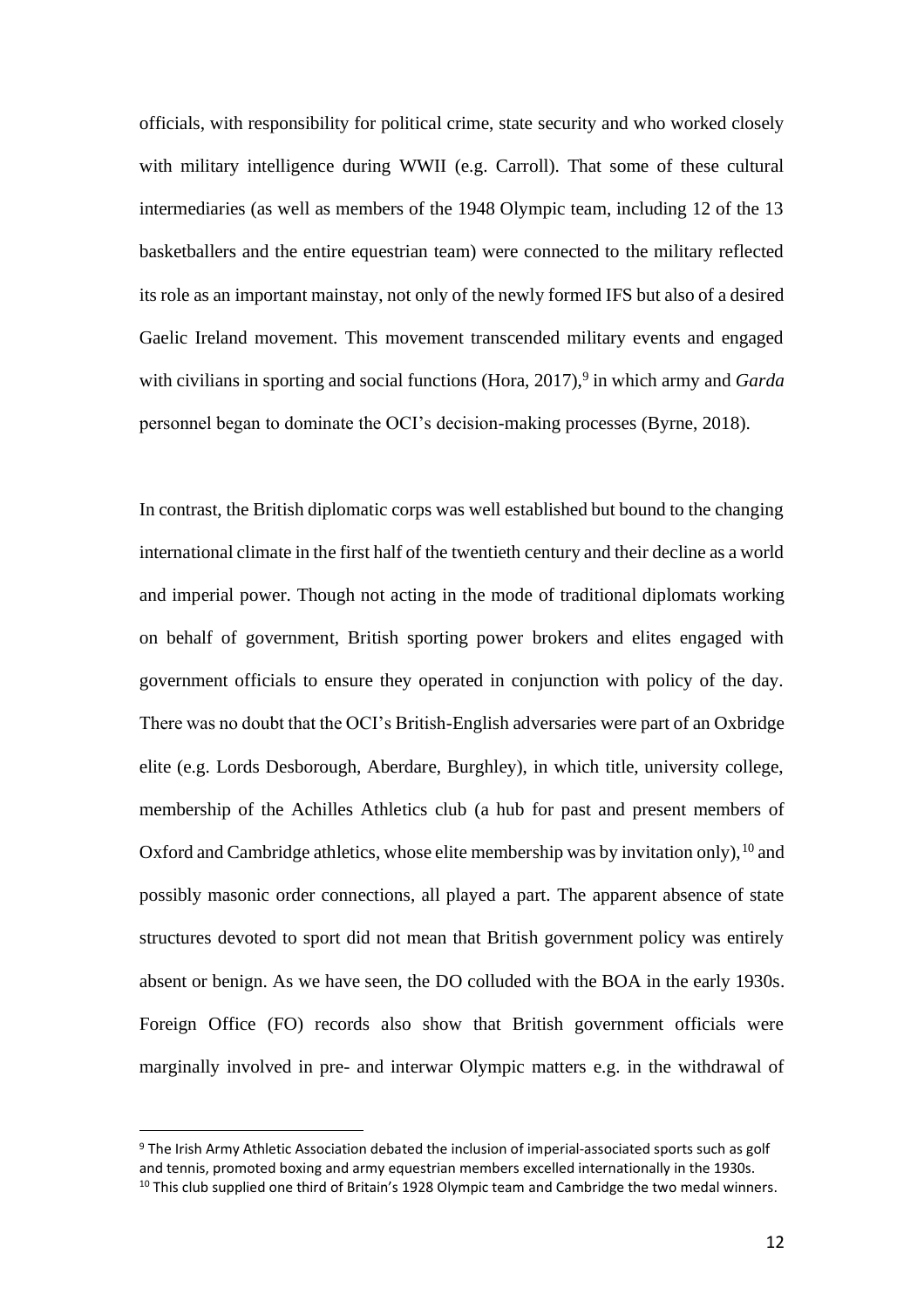London's application to host the (cancelled) 1940 Games for reasons of 'high policy' in the Far East (Polley, 1992).

British sporting power brokers and elites first sought to impose, and then to resist the diminution of their dominance. These intermediaries held different views to the OCI about their past and future, especially about the form of normative rules governing international jurisdiction and identity that prevented nations/states from being recognized *on their own terms*. Lord Burghley, President of the AAA, was 'a trusted link' between the IOC and the British government by the early 1950s (Jeffreys, 2014: 80). He was not a diplomat according to his IOC colleague, Killanin (1983), but he did have political sensitivity, reflected in his role as intermediary between the IOC and Soviet sporting officials for example (Parks, 2016; Noel Baker papers). With three British members on the IOC, including one always on the executive after 1931, British influence in the Olympic movement was considerable, and became particularly apparent during and after WWII.

# **Insert Figure One: International Olympic Sport – A Zone of Prestige, Emulation and Resistance**

In international sport, Swede Sigfrid Edström was a central power broker who colluded with Burghley to secure British interests: first President of the IAAF (1912-1946), and holder of the IOC equivalent role (1942-1952). These roles overlapped at the 1948 Games. Burghley was regarded by the elites as an acceptable successor to Edström in the IAAF (Edström to Brundage, 28 December 1945, BC). He was also considered for IOC President (Dawes to Edström, 7 March 1952, BOA Archives), a role given instead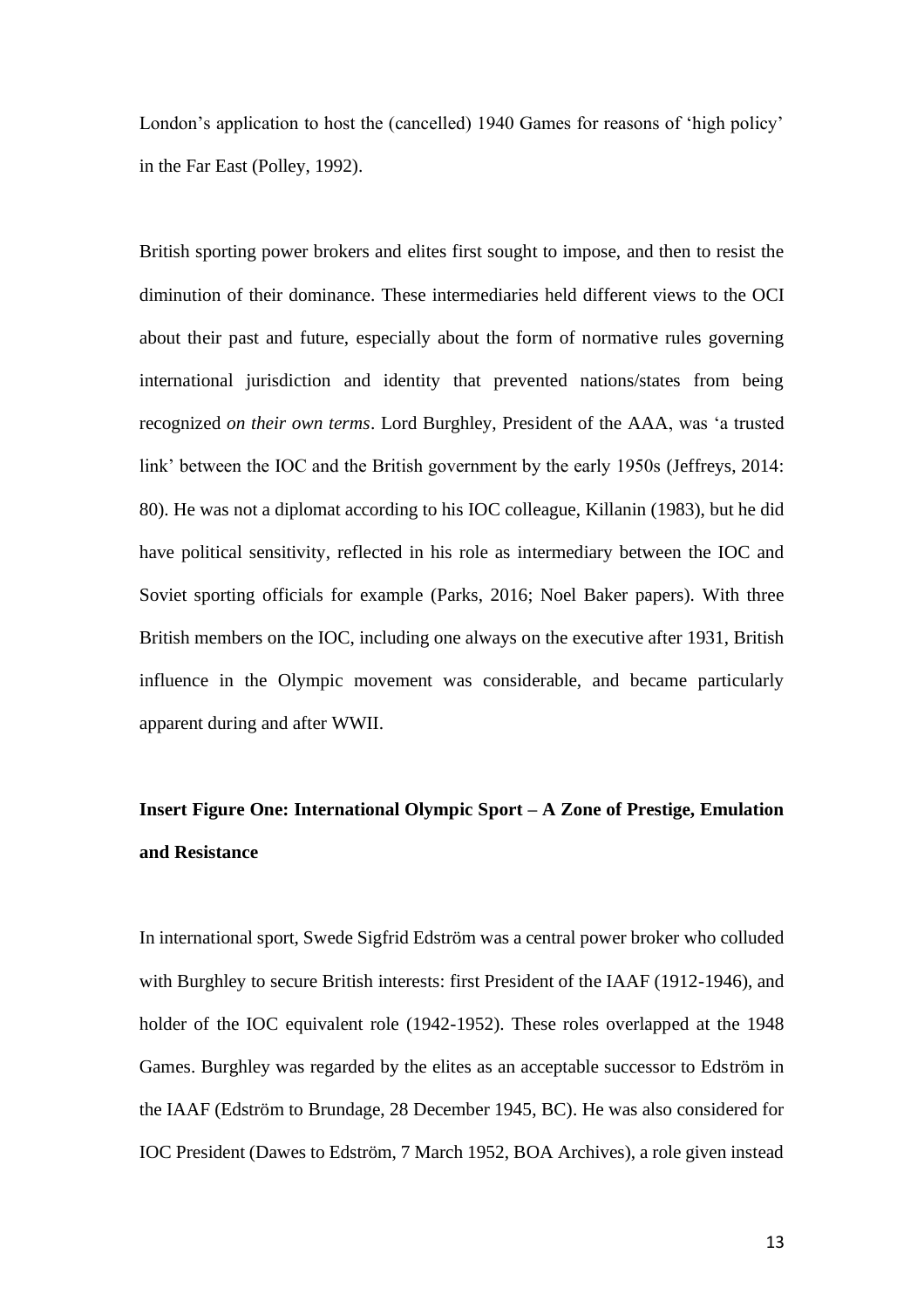by secret ballot to Brundage. Brundage was a former Olympian, successful businessman and President of the US Olympic Association and committee (1929- 1953). He was IOC Vice-President (1945-1952), and a member of the IOC commission established at the 1948 Games to consider the Irish case. Such a consistent preservation of influence was critical to how the 1948 entry from Ireland was handled.

That these protagonists recognized each other in adversarial terms can be seen in the myriad of descriptors contained in archival records concerning 'Ireland'. National, state, sporting, newspaper library and personal records were infused with prejudice and contention, including references to 'the troublesome Irish question' (Brundage to Killanin, 1 February 1954, BOA Archives) and 'perfidious Albion' (Carroll to Mayer, 31 August 1951, IOC Archive). Carroll's suspicions of collusion between UK government and sporting officials were also borne out. One step removed were officials from the British DO and Commonwealth Relations office (CRO) who, in correspondence with the FO, noted confidentially that 'in 1948 and 1952 our views prevailed, and their entry was described as "Eire" and "Republic of Ireland" respectively' (Blair/CRO 12 Aug 1959, to Haigh, FO DO 35/5435).

1948 was one of a series of examples of the perceived political utility of sport as an instrument of soft power (Nye, 1990) in the 'Great Game' of Irish-British relations. In this, Olympic representation and success was a proxy of national vitality and international standing for the newly independent IFS. The British FO acknowledged that this was the case, in general terms, on 16 July 1959 saying that 'the Olympic Games have immense prestige and offer a unique stage for the demonstration of national prowess' (National Archives (NA), FO371/145547/W1801). Some of the intricate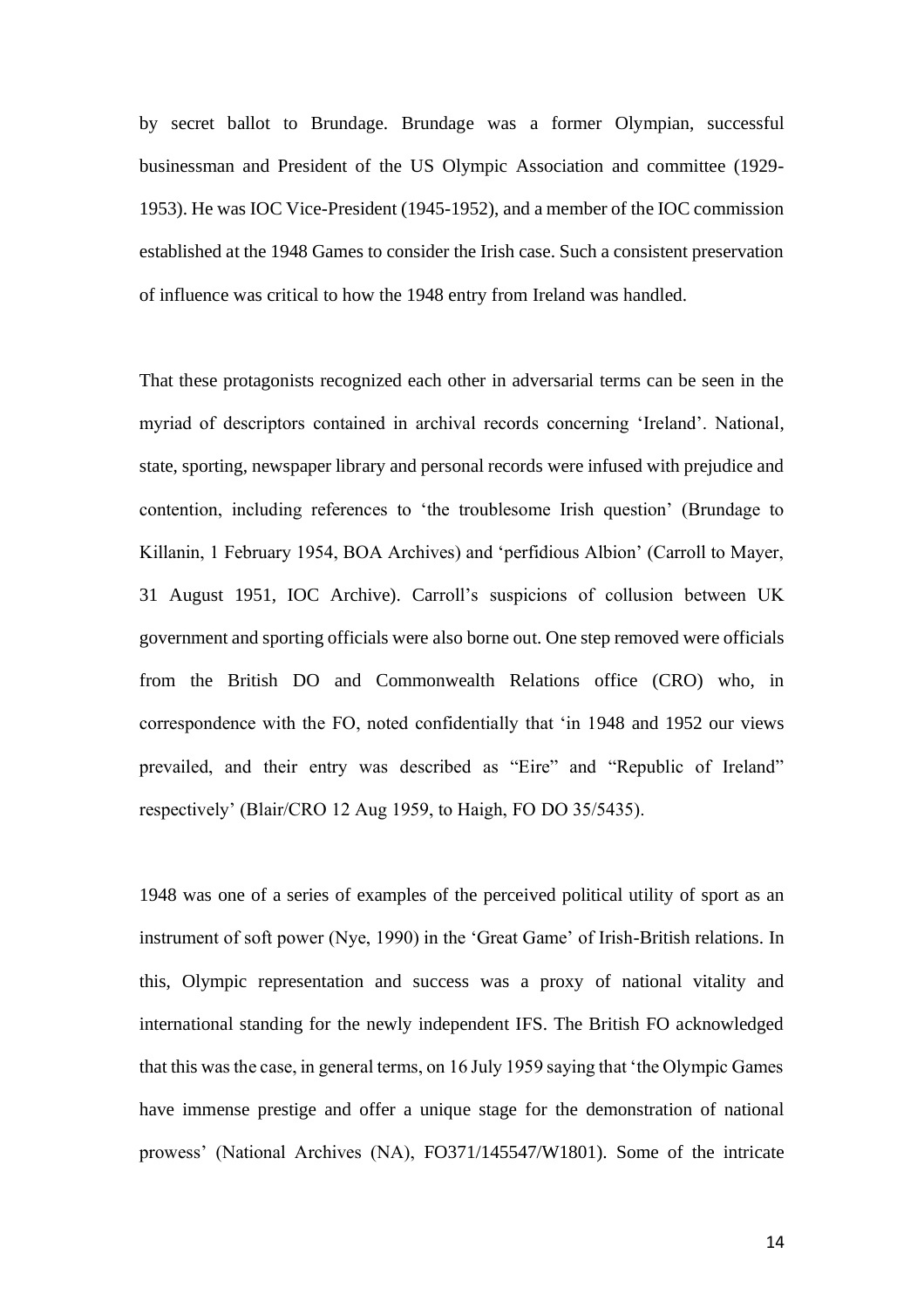details of the treatment of the OCI 1948 entry are made possible here by casting fresh light on known archival material (those of the BOA, AAA, OCI minutes/reports; national/public records in Belfast, Dublin and London) and on current analyses (e.g. Jeffreys, 2014; Hampton, 2008; Hunt, 2015), but also by presenting new insights gleaned from original analysis (e.g. the Brundage Collection). Taken together, this evidence reveals an already complex international nexus between sport, politics and statecraft that predated the 1948 Games. It also illustrates the ways in which international sport was war with other means, in the post-WWII era generally, but especially in the context of Irish-British relations. Let us examine these Olympics further.

# *The 1948 Olympics and statecraft*

The London Games was a twin relaunch: for the IOC after an enforced hiatus, and for Ireland's competitive re-entry, following two gold medals in 1932. Though some (e.g. Baker, 1994) regard the Games as comparatively free from political rancour, the OCI entry warranted an ephemeral pre-Games intervention by Irish political leader (*Taoiseach*), De Valera, with Noel-Baker in November 1947 (National Archives UK, DO/35/3956). This was in the context of sustained post-war correspondence between Olympic and sports officials in Dublin-London-Belfast that also involved IOC and IAAF Presidents and international executive members. The main issues – around jurisdiction, identity and team selection – were forerun in the 1934 British Empire Games, also held in London (Liston and Maguire, 2016). There, the organizers' views on keeping to the political style and title of respective territories by which they were known (National Archives, HO 45 15758) held sway over the matter of an all-Ireland swimming entry. This was a prelude of what was to come.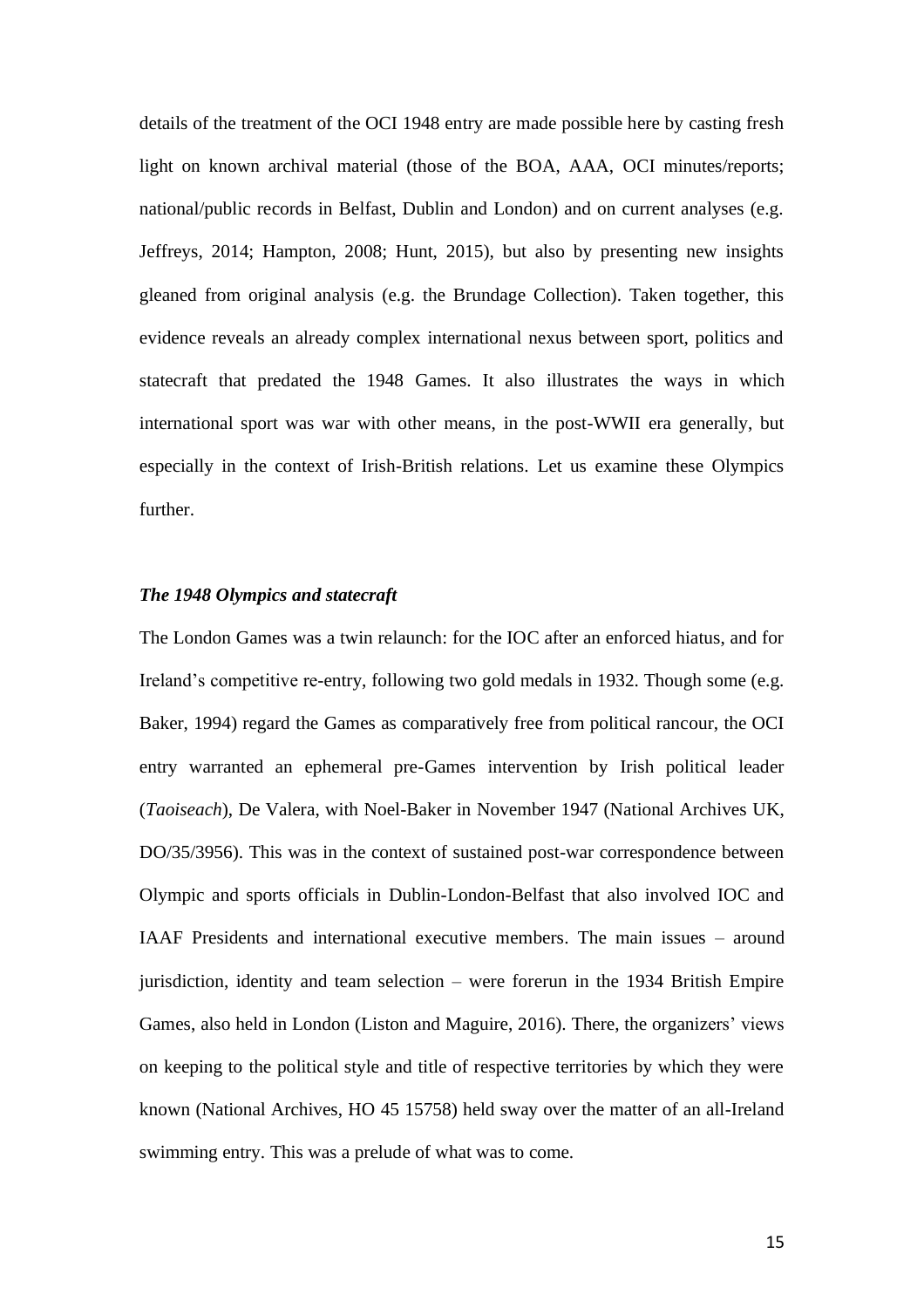The 1948 Olympics featured a series of complaints by OCI representatives (in football, swimming, cycling and athletics, and before the opening parade) involving clashes with British organizers and the local representatives, about team designation and selection. As a consequence of the OCI's perseverance before and after WWII, the IOC were forced to establish a commission to consider Ireland's case at the Games. Central to the lengthy correspondence on the 'Irish question' was the legal position of *jus soli* – the granting of British citizenship to those born within the monarch's realm – which was reflected in the BOA's claim to the selection of NI athletes, prior to the 1948 enactment of two citizenship classes (UK and colonies, and independent Commonwealth countries). For example, on 12 May 1933, Colonel Hunter (BOA) wrote to Berdez (IOC Secretary) that:

So far as the Olympic Games are concerned the position taken up my association [on the qualification of dominion athletes representing GB] is that the competitor has the choice of representing the dominion in which he was born or lives, or Great Britain. It is not possible for a man born in South Africa, Australia or Canada to become a naturalised British subject because he is one already!' (IOC Archives)

This denied those born or living in NI the right to be nationals of the IFS / Éire, to be selected for the Irish Olympic team or, in an unusual variant of this claim enforced at the 1948 Olympics, being ineligible owing to possessing voting rights in NI only.

The sportive issue came to the forefront of British and Irish government discussions in late 1947 when, as Noel Baker put it, the (Irish) partition issue reappeared 'in new form'. Towards the end of a 90-minute meeting, held on 4 November, between him and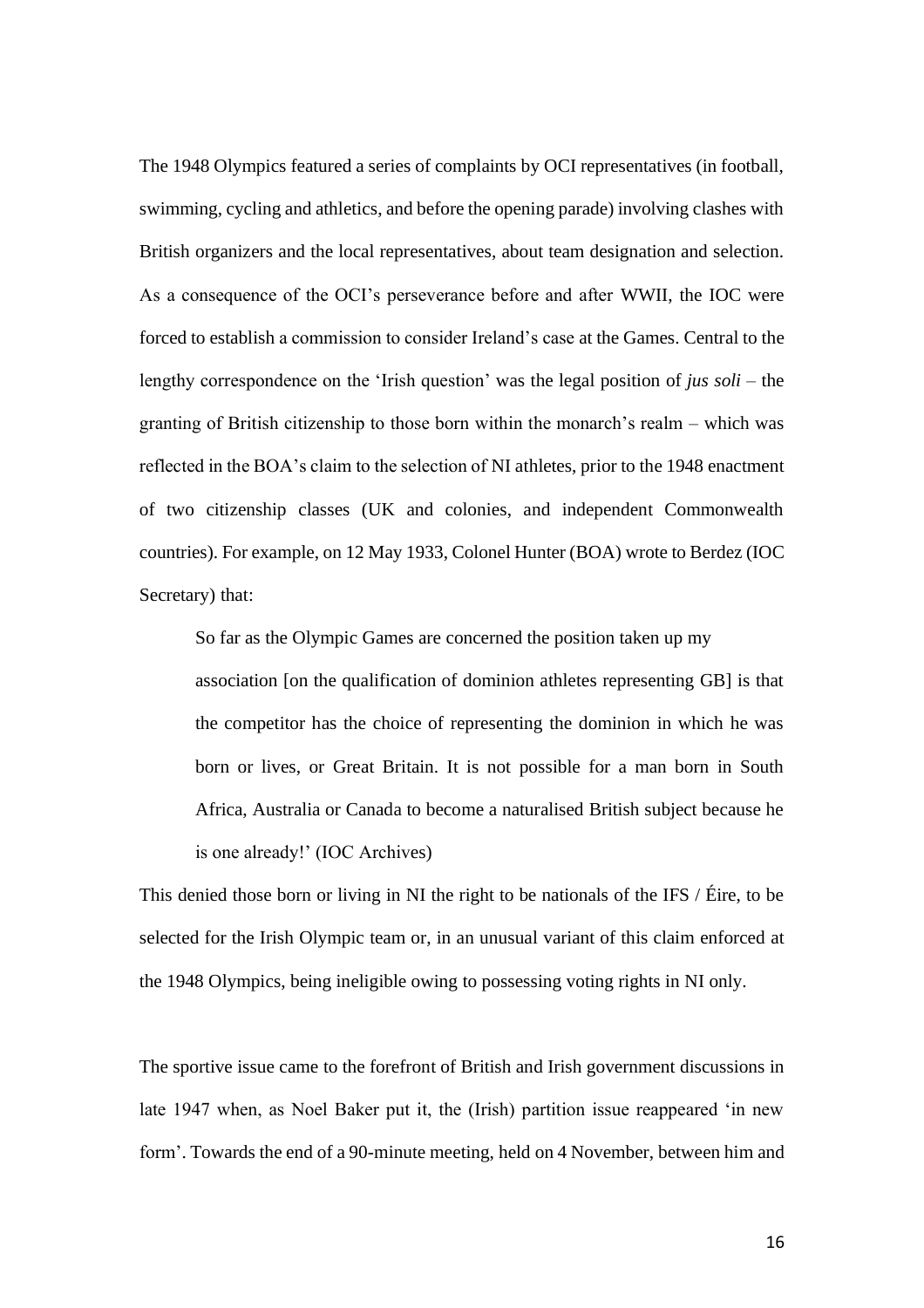De Valera, for which the former wrote a handwritten agenda, the Irish *Taoiseach* raised 'the question of Irish representation in the Olympic Games' (National Archives, DO/35/3956). In this, De Valera was in sync with the direction of Irish foreign policy initiatives seeking membership of, and recognition by, international bodies. Noel-Baker, in the CRO, recorded that having taken up the question with the BOA and AAA, '"*Ulster* (sic) has always been included as part of the United Kingdom and […] we have no precedent on which we could base any request to these authorities to exclude *Ulster* (sic) athletes from the United Kingdom teams' (emphasis added).<sup>11</sup> Such sensitivity by government officials to interference in non-governmental organizations belies the conventional view of the Nobel Prize winner. Though revered in British sport through his Olympic career, Noel-Baker was not averse to entering the political affray and putting British interests first.<sup>12</sup>

His handling of De Valera's intervention meant that, officially, an emphasis remained on the autonomy of British sport, free from formal government intervention. This also preserved the BOA's capacity to maintain the status quo regarding sporting jurisdiction and to frame any ongoing questions within their sphere of influence exerted in international sport. From a British perspective, the politics of Olympic participation (Beck, 2008) in 1948 largely focused eastwards on Germany, Japan, Italy and the Soviet Union. Events across the Irish Sea appeared to be of far less concern. That the IOC and British organizers denied what the NACA and the OCI saw as their right to national

<sup>&</sup>lt;sup>11</sup> In 1938 the (Belfast) Stormont cabinet considered a change in NI designation to Ulster (PRONI CAB/4/390/15794). Instead, the Imperial government used Eire to refer to the area known, prior to the new Irish constitution, as the IFS. See also DO 35/3968.

<sup>&</sup>lt;sup>12</sup> He was president of the Achilles club (1946-1979), opened the 1948 IOC Conference and chaired several Olympic events. In July 1952, Noel Baker decried the OCI 'refusing to send a team' to Helsinki 'on purely political grounds and we all greatly disapprove' (Noel Baker to Haddleton, 14 July 1952, Churchill Archives)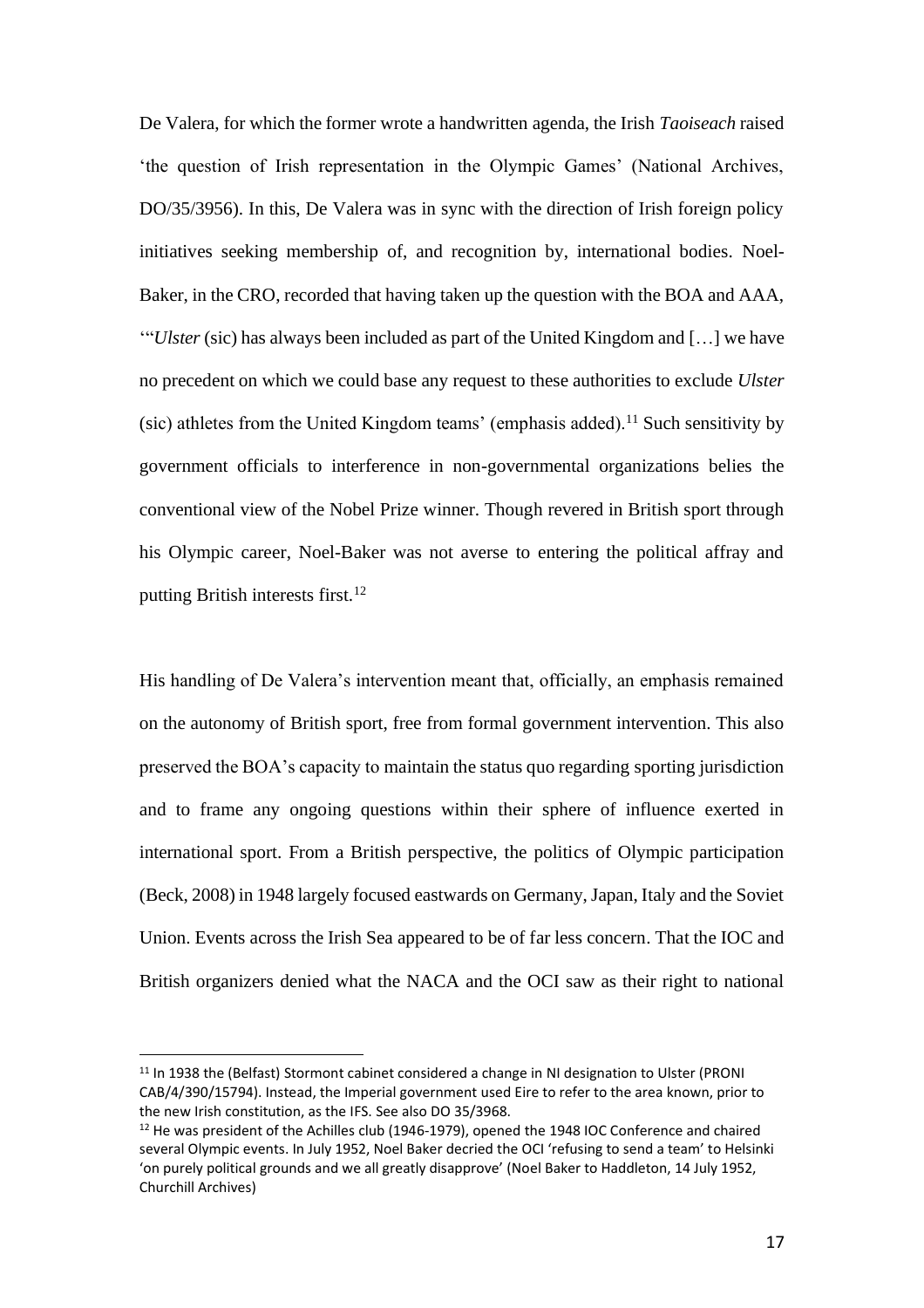representation at the Games vested even greater symbolic and political importance to the team designation – Ireland/Éire – and to who was selected on the Irish team, and why. Yet in this, the IAAF had effectively already 'forced Ireland as a geographical unit off the map  $[\dots]$  while rugby, boxing, swimming tennis etc continue(d) internationally to represent the whole island and not a politically dismembered unit of it' ( Fleming/NACA to Brundage, 4 January 1935, BC).

# *London 1948: soft power and cultural diplomacy*

The 1948 Games were a 'herculean task, but the spirit of the people had come through the war … and the same was true of its belief in all those great ideals of amateur sport, where followed in sport or in life' (IOC, 1948). The Games were the second Olympiad to be held in London and reaffirmed the claim that sport could indeed rise above political (and commercial) issues, particularly in the shadow of post-war austerity and the overtly political edge characteristic of Berlin in 1936.<sup>13</sup> Neither Germany, Italy nor Japan participated.<sup>14</sup> The Games were considered a success by the British hosts (Phillips, 2007); sportively, politically and in economic terms – a modest £30,000 profit was generated (approximately £750,000 today). In his introduction to the Official Report of the 1948 Games, Burghley highlighted:

the remarkable way in which the Olympic spirit fired all those who worked in the organisation […] they contributed […] not only in the saga of sport, but also in the achievement of youth *to rise above the jealousies of the world* and lay a

<sup>&</sup>lt;sup>13</sup> For a wider discussion of the continuation of politics by other means as it applied to Anglo-German relations, see Hughes and Owen (2009).

<sup>&</sup>lt;sup>14</sup> Though Burghley visited Moscow in July 1947, the Soviet Union did not join the IOC. It was by then affiliated to FIFA.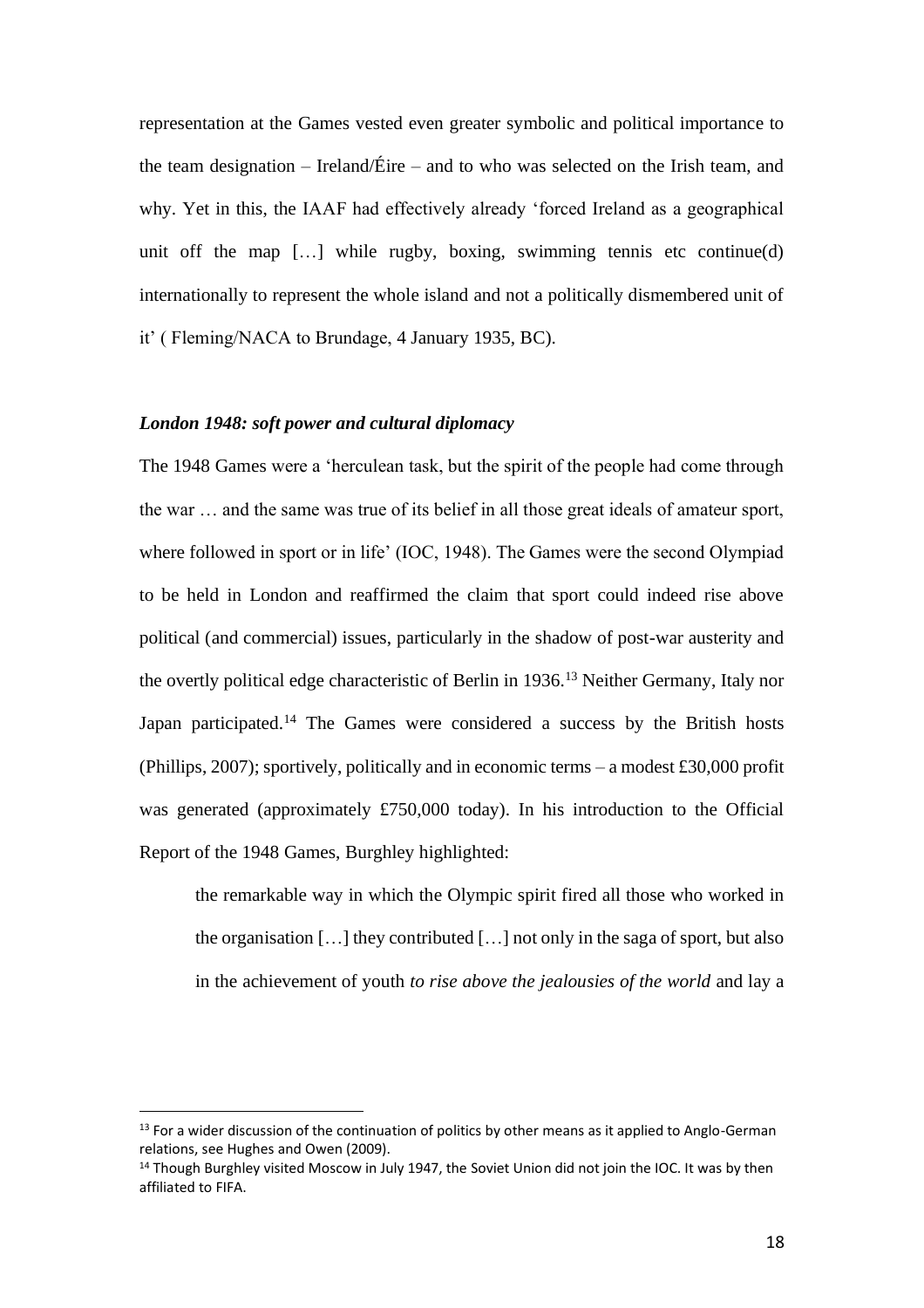cornerstone in that *building of tolerance, understanding and friendship* (IOC 1948, emphasis added).

Such a view, then, seems disingenuous now in light of his involvement behind the scenes to thwart Irish aspirations. Eire (British use) was the second IOC member to accept the 1948 Olympic invitation (Olympic Newsletter, July 1947).

#### **Insert Image One: Irish Olympic team at opening team parade**

The Irish team of 72 competitors (68 males and 4 females) included athletics, basketball, boxing, equestrian, fencing, football/soccer, rowing, sailing/yachting, swimming/diving, and art (Letitia Hamilton won the sole (bronze) medal). A series of complaints and protests began on their arrival. The football team who reported for the pre-Olympic preliminary round on 26 July objected to the appellation Eire in the written programme. Local officials informed them that they were acting on instructions received from the organizing committee (OCI, 1949). The swimming team withdrew after the preliminary round on 29 July (because of how the selection of members from NI – McCartney and Fitzell Jones – was handled by the international federation). Both swimmers held Irish passports. Broy, OCI President, wrote to Edström, at his London hotel, to protest officially at FINA's deletion of these two team members from their official entries (30 July 1948, BC).<sup>15</sup> Apart from being British subjects by birth, Broy pointed out that McCartney was made a citizen of the IFS by the Treaty and Constitution of 1922, this was carried over under the existing (1937) constitution and Jones was a 'natural-born citizen under the Irish Nationality and Citizenship Act of

<sup>15</sup> Harold Fern, secretary of the (British) Amateur Swimming Association (1921-1970), and FINA President in 1948, used his influence.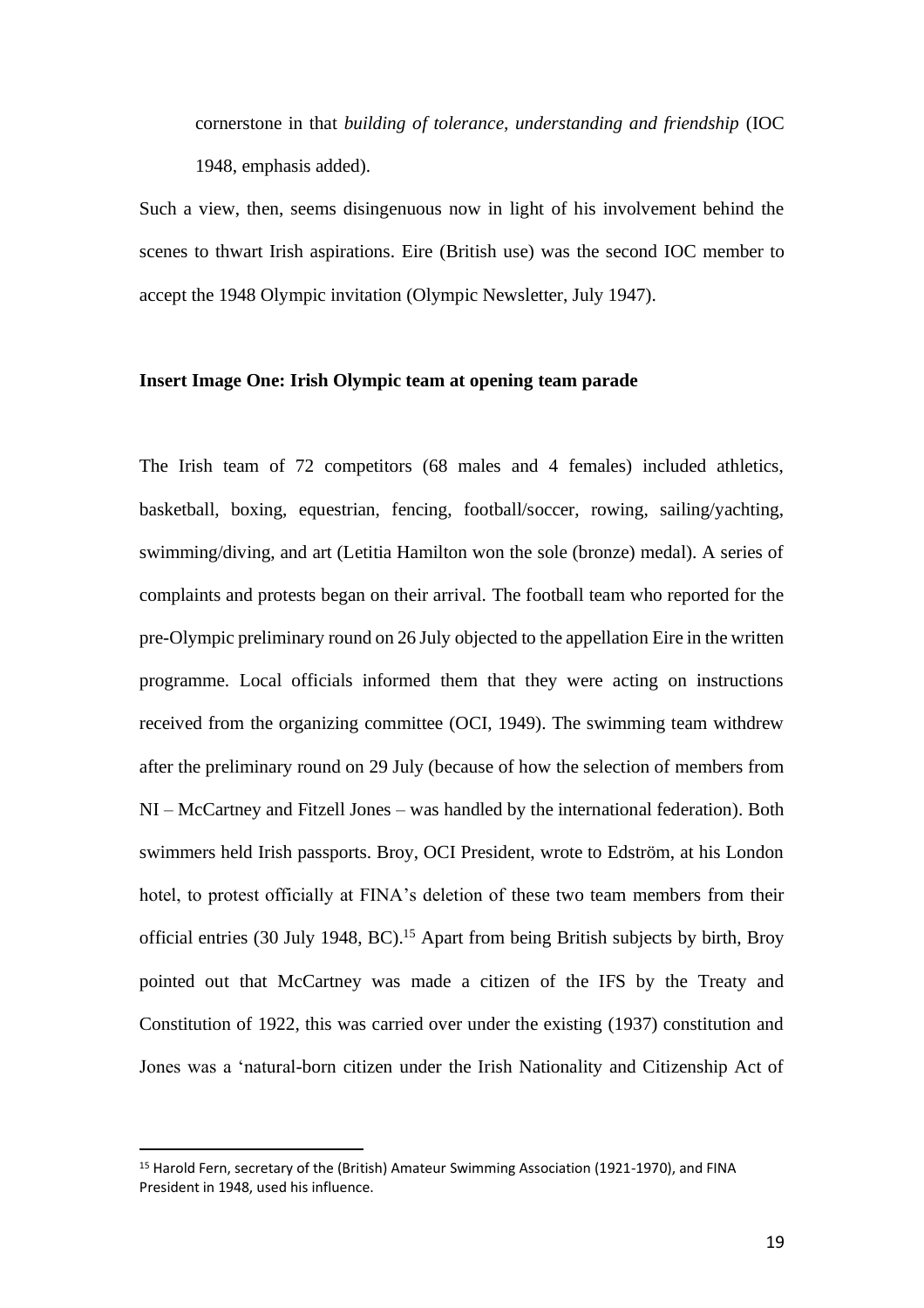1935'.<sup>16</sup> Three other sports – boxing, football and rowing – also included NI members who were not prevented from competing. Though selected by the OCI, the cycling team never competed, being told by Olympic officials that they were not allowed (because the team was entered by the NACA, no longer affiliated to the international cycling federation).<sup>17</sup> Five NACA-registered track and field athletes – Joseph and JJ Kelly, JJ O'Donnell, Dermot McDermott and Martin Egan – were withdrawn under protest on the opening day of athletics (30 July).

Close quarter meetings between the OCI and high-ranking British organizers buttressed complaints of treatment before and during the Games. Initially Holt (IOC and IAAF envoy) travelled to the Irish team base at Willesden Technical College on 27 July, the day after the complaint made by the football team, and two days before the Olympic opening ceremony. Accompanied by an attendant, he called to Chisholm in person at the Irish team base and wrote what the OCI (1949) report described as an 'order', that their representatives attend the IOC offices on 28 July to explain why entries from the IAAF's affiliated member (AAUE) had not been countersigned.

This Holt and Burghley had anticipated some weeks prior by advizing the IOC that, as the overarching federation concerned, the IAAF would accept the AAUE entry. Such was this agreed strategy that, in a confidential letter to a correspondent at a prominent unionist (pro-British) newspaper in Belfast on 29 June 1948, one month before the

<sup>&</sup>lt;sup>16</sup> Broy's OCI report (1949) makes clear that they could have objected to the selection of 'several Irish boys' for Great Britain, (such as Sullivan, born in Limerick; Barton in Kildare; Nesbitt in Monaghan; Kelleher in Cork), 'but […] they themselves desire to go in the British team, and it would be contrary to Irish ideas of sportsmanship to be so petty'.

<sup>17</sup> Mirroring athletic events, in 1947 the British National Cyclists' Union proposed to the *Union Cycliste Internationale* (UCI) that the NACA be confined to 26-county jurisdiction. This motion was passed by the UCI, for whom Southcott was Vice President from GB.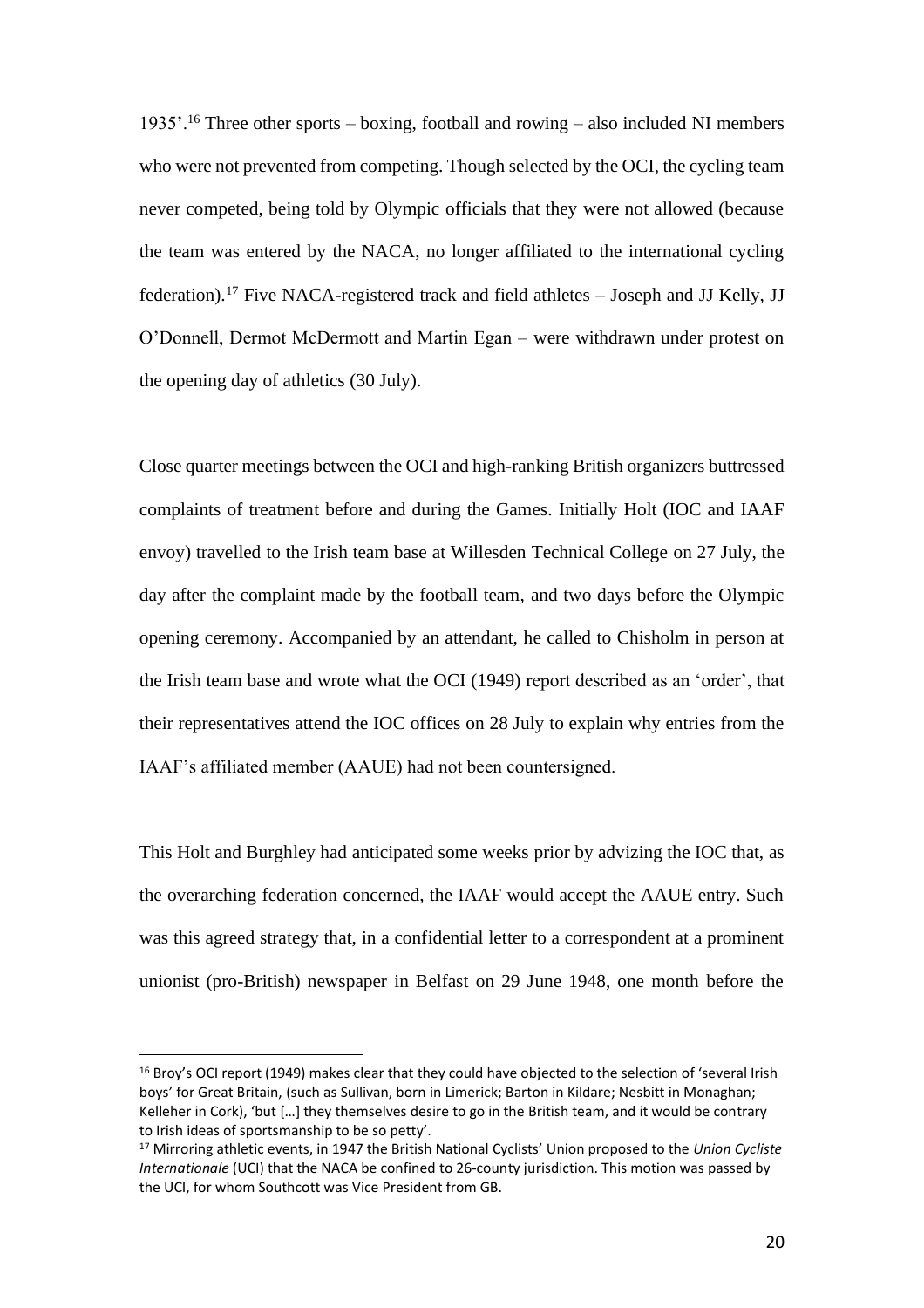Games, Holt wrote that 'Lord Burghley and I have given a lot of attention to the matter [of the position of Eire] and the position is *taking the shape we require*' (IAAF Papers, emphasis added). Burghley's view was already clear, articulated in correspondence with the same sports sub-editor at the *Belfast Telegraph*,<sup>18</sup> when he said: '[...] the Northern Ireland Amateur Athletic Association […] are bound to the British Amateur Athletic Board according to the rules of the IAAF which can only admit nations by their political boundaries' (Burghley to Williamson, 4 October 1946, IAAF Papers).

The significance of Holt's official personal visit to the Irish team quarters could not have been lost on Chisholm given what had preceded the Games, sportively and politically. There was sustained correspondence on the Gaelic team appellation instead of English, French or Spanish, and a meeting between the OCI and London organizers in March 1948. Given their military and intelligence backgrounds, it is difficult to imagine that Chisholm or Carroll were unaware of the backcloth of a 'black' propaganda operation conducted by British intelligence against Irish neutrality in the war (McMahon, 2008; O'Halpin, 2008). Chisholm gave Holt a written response for delivery to the IOC: if they wished to hold this meeting on the forenoon of 29 July, Chisholm would ensure representatives were in attendance. He had to attend a prescheduled rehearsal and no other OCI officials would arrive to the team base in time to deputize. For yet unconfirmed reasons, involving Holt as the critical Janus-faced emissary, Irish representatives did not meet the IOC commission. Holt claimed subsequently that OCI representatives would not meet the IOC Executive, having been invited twice, and Brundage (a commission member) later indicated to the OCI (in

<sup>&</sup>lt;sup>18</sup> This newspaper was the platform of Thomas Moles MP, editor, and a hardline Unionist. Williamson, who also became editor, took up Moles' role subsequently, and corresponded with the AAA, the IAAF and the IOC.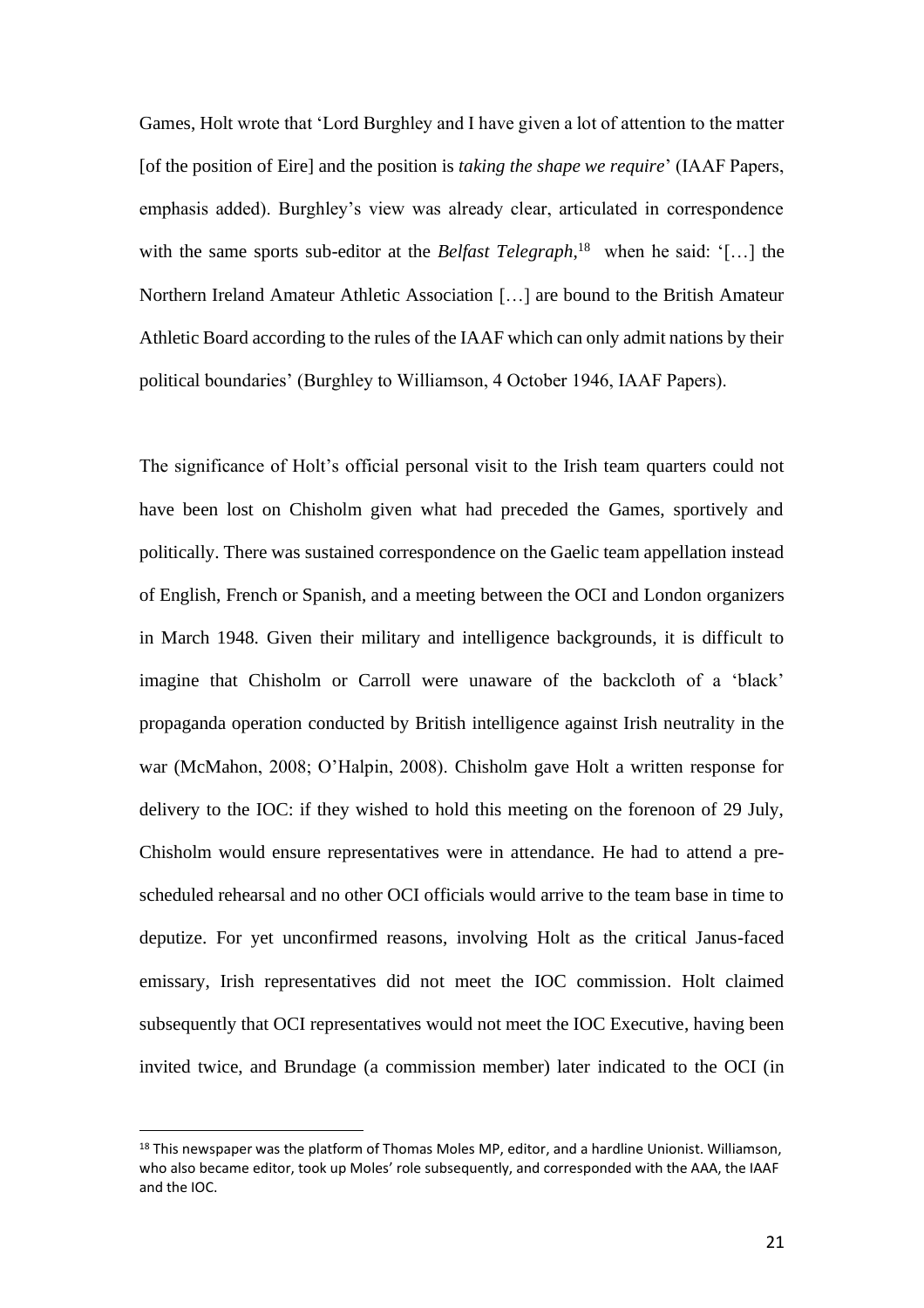October 1948) that the organizing committee and the IOC office reported to him that Irish representatives could not be found to participate in the planned commission.

The second known official meeting of the OCI and high-ranking IOC officials/British organizers was at the invitation of the Royal family to a palace reception for all Olympic teams, held on 3 August. Approximately 300 athletes attended this reception and some 60 IOC officials (*The Times*, 4 August 1948; *New York Times*, 3 August 1948; *Belfast Newsletter*, 4 August 1948). Teams entered the palace in the alphabetical order of nations. Broy, Carroll and two others (Chisholm and Mairin Allen/honorary secretary, art section) also attended the reception when, in the anteroom, Broy was approached by Holt to bring the Irish party to their place under 'E'. This Broy did, despite heated protests about this same instruction at the opening parade on 29 July. However, when next asked by the King's equerry as to their title to be announced when being presented to the royals, Broy replied '*Ireland'*. This was duly done and the 'incident was reported in the Press' (OCI Report, 1949: 11), which prompted Burghley to reprimand Chisholm in writing on  $6$  August.<sup>19</sup>

On 29 July (image one), the Irish team was forced to parade at the opening ceremony under the title and banner Eire following a 'polemic discussion' (OCI 1949) between the assistant Chief Marshal Colonel Johnstone and Chisholm regarding title. Under pressure of being stopped in the tunnel leading to the stadium, the team agreed to their placement between Egypt and Finland. Such close contact embodied power relations within and between nation-states, regarding sport and domestic or foreign policy

 $19$  Burghley was not present at the Palace owing, perhaps, to his diminished standing with the Royals after his divorce and remarriage (Edström to Brundage, 15 June 1948, BC).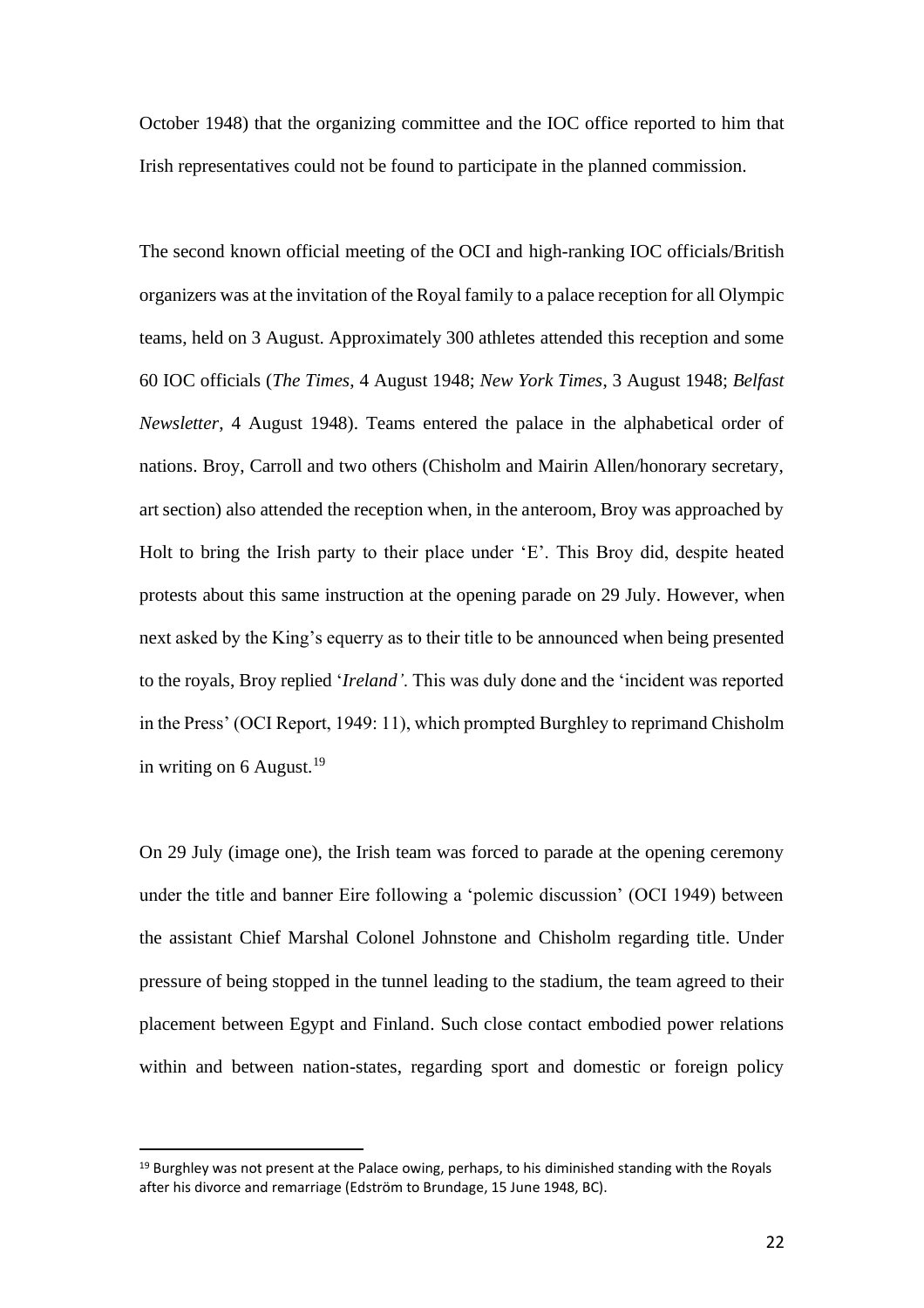objectives and in the world of Olympic sport. We turn our attention to this before concluding our discussion.

#### *Collusion, soft power and sportcraft*

Agitation was growing within athletic and Olympic circles in Ireland prior to the Games but aspirations regarding 32-county recognition were undermined by a lack of internal unity. The OCI and the NACA sought an all-Ireland entry. Meantime the AAUE, anticipating (correctly) that the OCI would not approve their entry, obtained assurance from the IAAF that they could compete as the federation's affiliated (26-county) member. Holt, wrote in an official IAAF capacity, to Edström in the IOC on 11 June 1948 to forewarn him that he was holding copies of AAUE entries for a decision, in the event that the OCI did not approve them.

Some four months prior to the Games, Russell, honorary secretary-treasurer of the international boxing federation, also alerted Irish boxing authorities to a ruling from the IOC (Russell to IABA, 2 March 1948, BC) regarding NI eligibility for Great Britain. Carroll, writing in his capacity for Irish boxing, considered this rule *ex parte* and nonbinding because they were not afforded an opportunity to state the merits of their case (Carroll to Russell, 12 March 1948, BC). He also argued it was *ultra vires* the Olympic Charter, in excess of the jurisdiction of any individual executive officer of the IOC, contrary to natural justice and to the spirit of sportsmanship, and in fact not applicable as no boxer had NI status given the 32-county jurisdiction of the AIBA. The conflation of NI and Ulster was an enduring pattern for the IOC, under de Baillet Latour and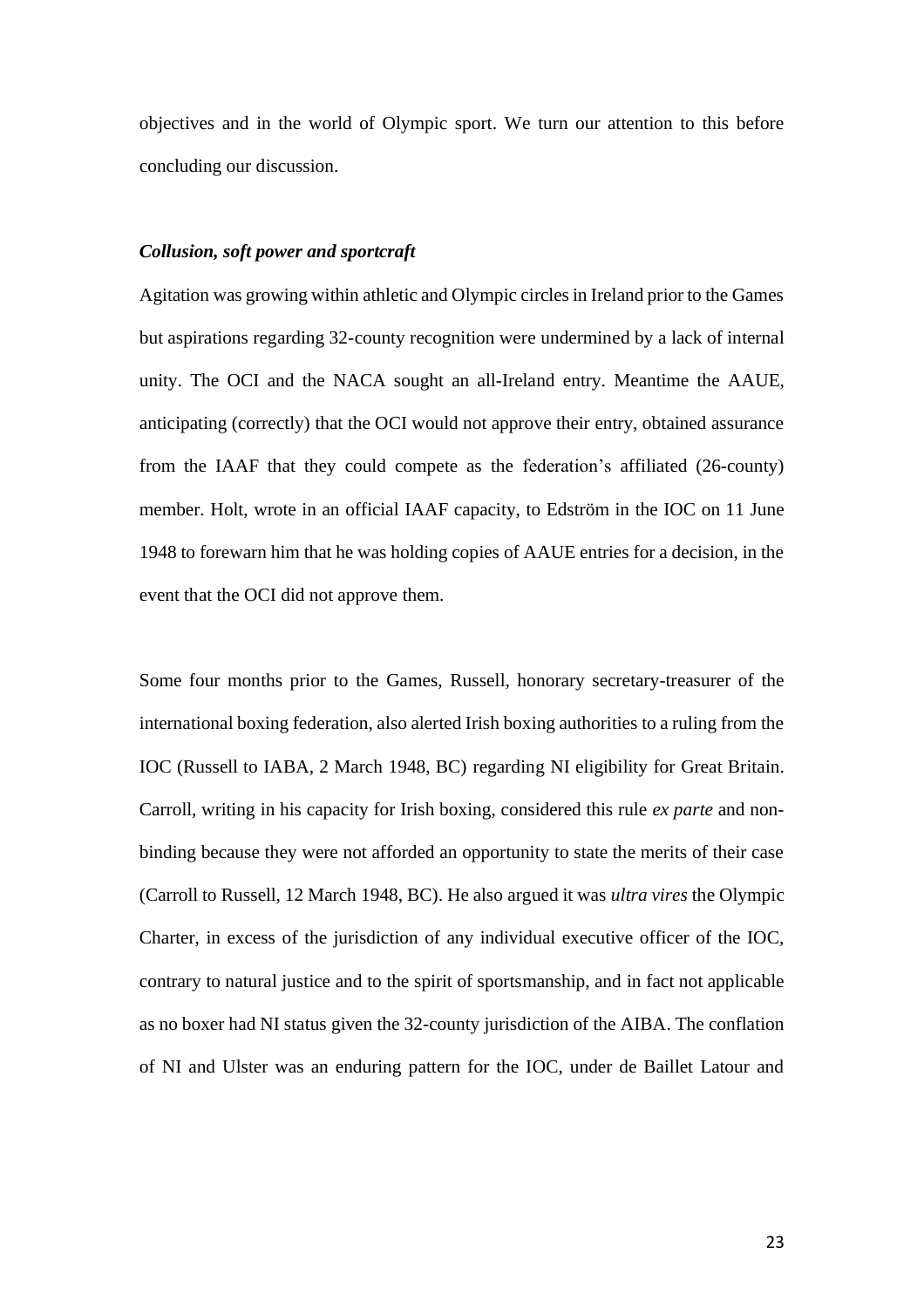Edström,<sup>20</sup> but also a continuing source of success for British sports elites and the NIAAA. As they had done repeatedly pre-and post-WWII, the OCI wrote to the IOC on 17 June 1948 (IOC Archive), again enclosing a copy of the Irish Constitution, and drawing attention to Article 4 which stated that, in the English language, the name of Ireland was the correct appellation and in accordance with the IOC's use of three official languages.

But the BOA had already staked their claim, via the AAA and NIAAA. At the March 1948 meeting between the OCI and London organizers, the question of representation was raised. The OCI was informed, somewhat duplicitously it now seems, that the IOC and its national members controlled the matter; not the British organizers. Broy, who had been present (along with Kilcullen and one other) at a pre-WWII meeting with IOC President de Baillet Latour, in London on 16 June 1939, reminded the British organizers of the undertaking then reached. He put it as follows:

If the British Government and the British Olympic Committee agree that competitors from Northern Ireland may be included in the Irish Olympic teams and that if a competitor from Northern Ireland should be successful that the Irish flag may be flown. The President will recommend to the International Olympic Committee that the present position be altered and that All-Ireland be recognised for the purpose of the Games'.

IOC correspondence indicates that Broy's summary was accurate but de Baillet Latour's subsequent actions were inconsistent with this. He wrote to Aberdare (British IOC executive member) on 20 June 1939 to indicate that he had come 'in a tight corner

<sup>&</sup>lt;sup>20</sup> IOC executive member, Kankevsky (Hungary), wrote to de Baillet Latour, in May 1936 that 'a man from Ulster is no longer Irish and Ulster is a constituent part of the British Kingdom' (IOC Archive).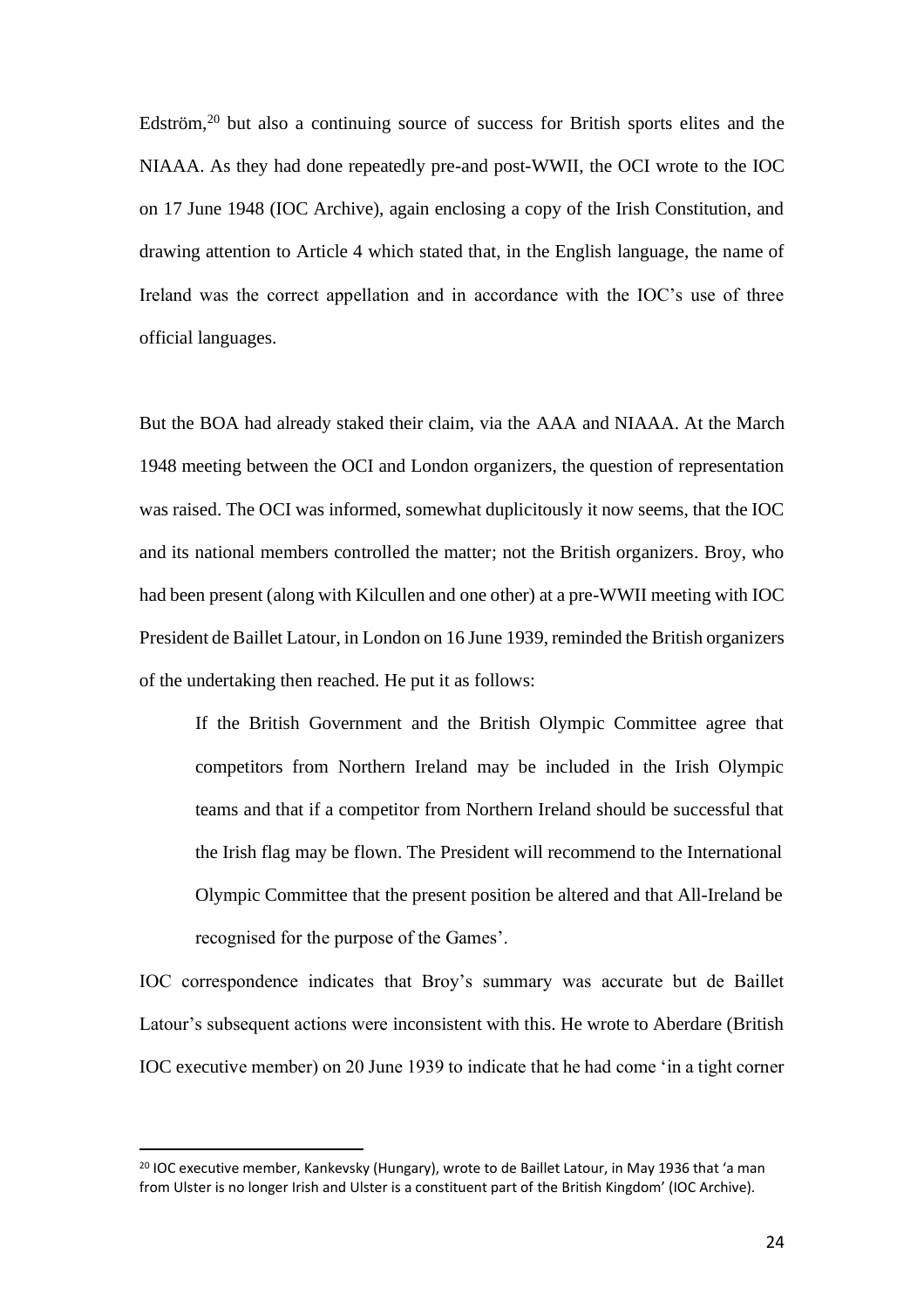when they [the Irish] said it was a case similar to Bohemia and Finland in the old days'. However, he did not recommend to Aberdare or the IOC that the position be altered it seems. Rather, his 'answer was that it could not be done (for Ireland) without the consent of the British Foreign Office and the British Olympic Association and that it was up to them to reach an agreement' (de Baillet Latour to Aberdare, 1939, IOC Archive). Whether and why Aberdare, an IOC executive member until 1959, cloaked this correspondence from Edström is yet unknown, for Edström claimed he had 'never heard of this before' (23 March 1948, Edström to Brundage, BC). Whether Edström was, in fact, careful with the truth and/or he was wedded to British interests and to primordial notions of nationalism are moot questions. For there was a contradiction between the IOC's treatment of Bohemia and Finland, who had the right of autonomous Olympic representation, and that of Ireland, Catalonia and the Basques. For Edström, only citizens of Eire could participate and there was a nationality of Eire (26 counties).

This 'Great Game' about the question of Irish Olympic and athletic jurisdiction continued after 1948: between Chisholm, Holt and Brundage, and the OCI and FINA, concerning the London Games, and; for Edström, the IOC and the IAAF. Edström regretted 'that so many federations […] recognized Northern Ireland to be from a sporting point of view a part of the whole of Ireland. The IAAF never did that mistake' (Edström to Mayer, 22 Feb 1949, IOC Archive). A new Irish duo – Killanin, who replaced Broy as OCI President, and Carroll, who replaced Kilcullen as generalsecretary – dominated the next phase, in the 1950s. A change to the IOC leadership, from Edström to Brundage, was critical to the subsequent adoption of the appellation 'Ireland' at the 1956 Games and the reinstatement of 32-county jurisdiction for the OCI. Yet Burghley and Holt ensured, via Australian organizers, that *EIR* was displayed on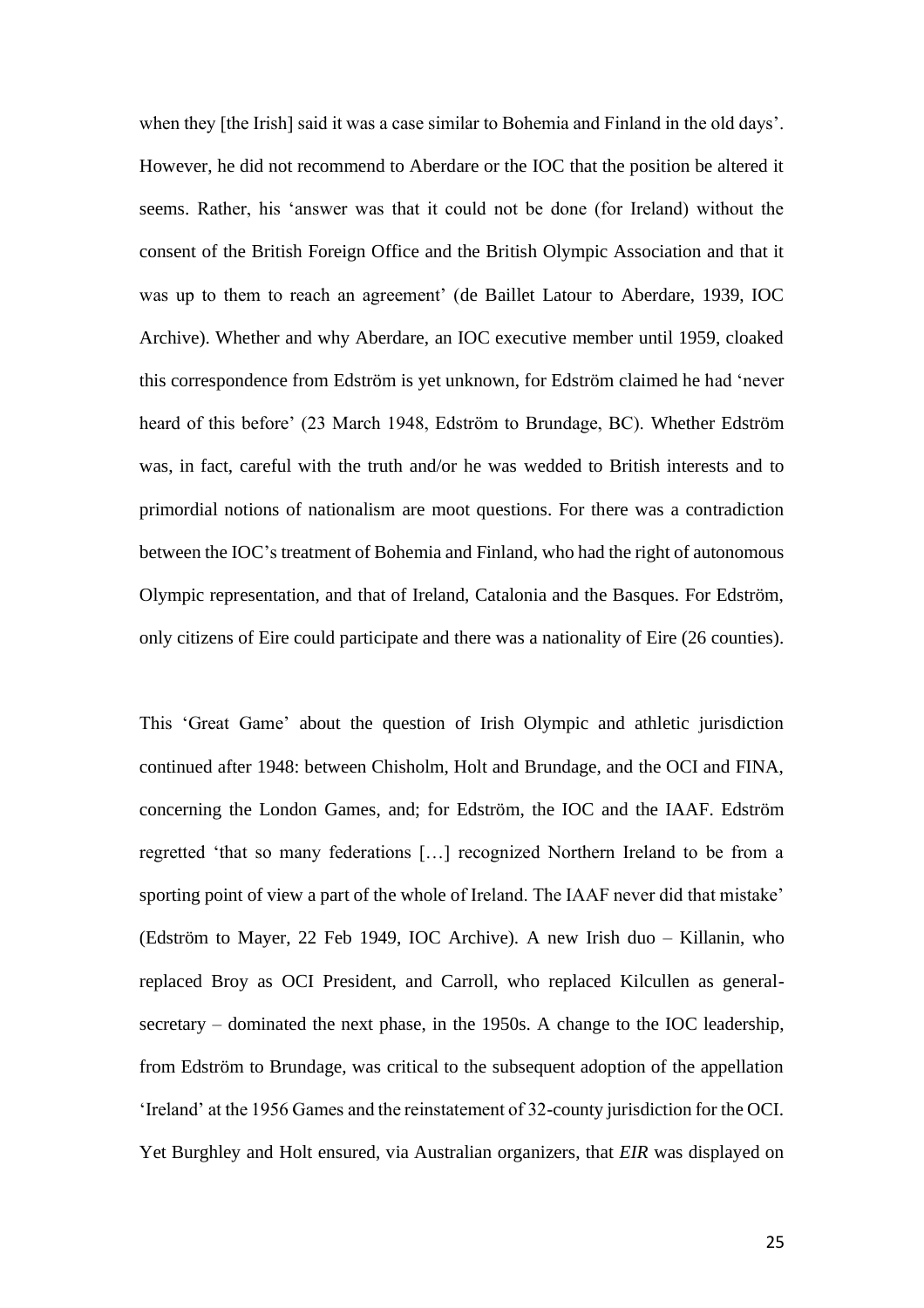the athletics scoreboard for Irishman Ronnie Delany's gold medal win in the 1500 metres, and *GBI* (not GBR) for British runner, Hewson (Liston and Maguire, 2020). There was an enduring legacy. If sport and war are not only metaphors for each other, but in fact sport is another means of war with different manifestations (Von Clausewitz, 1832), then the evidence here confirms this: while the gun was holstered in high-end Irish-British armed conflict, the struggle was taken up via state- and sportcraft. Their interplay was very meaningful, not only for 'the Irish' but for others too.

The efforts of British sporting administrators to thwart the participation of a unified Irish team at the 1948 Olympics stood in stark contrast to their (failed) efforts to welcome Soviet and Eastern Bloc participation. As Parks (2016) and others have documented, Burghley was a key intermediary between the IOC and Soviet sporting officials. This also raises the question of whether the opposition of British sport elites to a unified Irish team was partly shaped by self-interest: to see Britain finish high in the 1948 medal table. Equally, debates over the imposition of political borders within the IOC were not unique to the Irish question. The acrimonious case of the two-Chinas (or, even the two-Koreas) that played out after WWII is also instructive. Here too, nonstate sporting diplomats shaped, directed, and manipulated IOC policy. As these debates over representation reveal, in the immediate post-war decade the IOC was a small, insolvent bureaucratic entity that relied heavily on the guidance of its established elites to help shape policy. For the principle of the self-determination of former colonized countries was clearly at stake after WWII (Charitas, 2015) as was the integration of more national Olympic committees into the IOC e.g. the territories and colonies of the anglophone Pacific, Atlantics and Caribbean.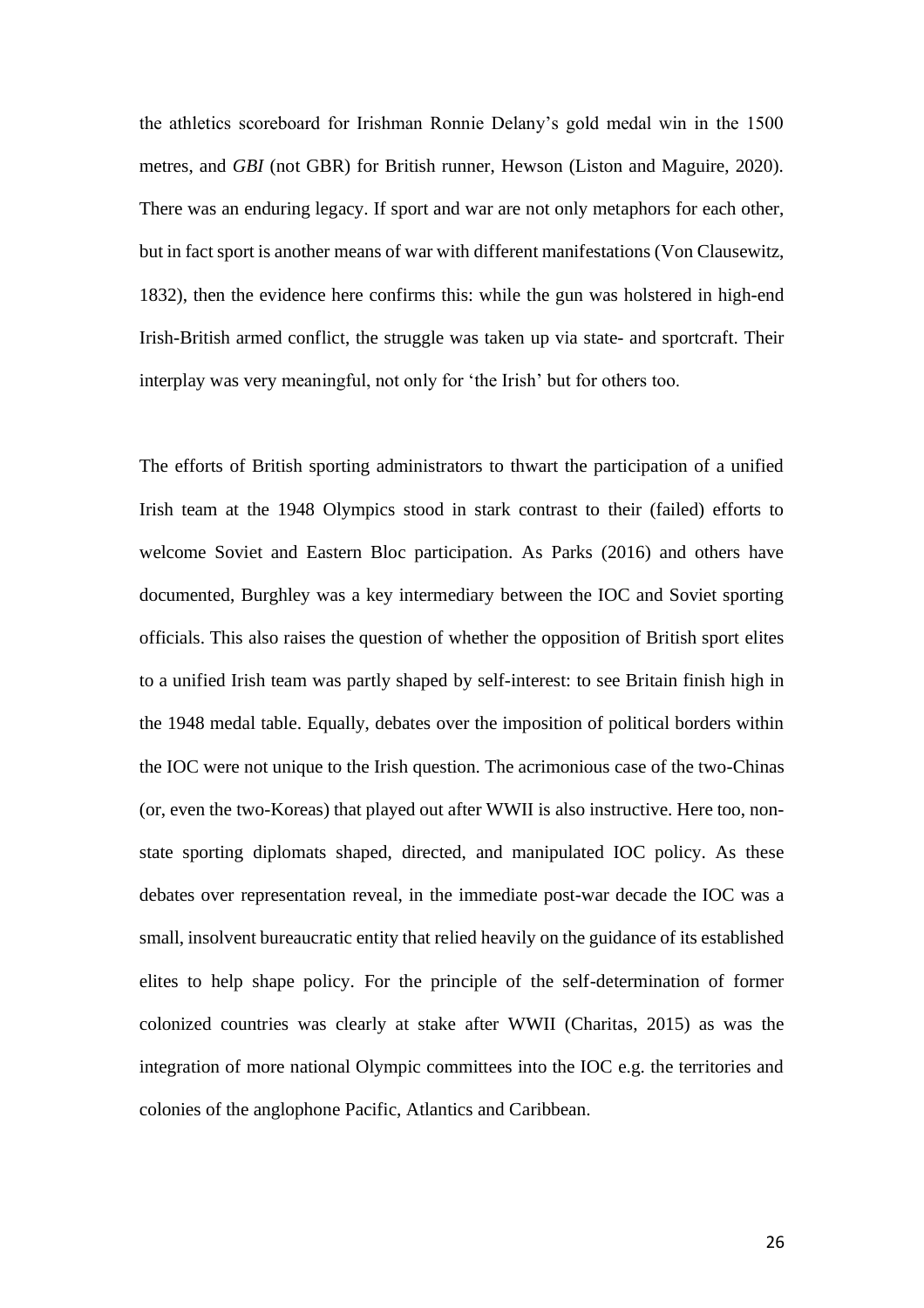#### **Conclusion**

When Elias and Dunning (2008) argued that modern sport was a mimetic alternative to violence and battles, much less was known of the tapestry of Irish-British relations, in the twentieth century. The case of 'Ireland' in the Olympic movement bears the hallmarks of a quest for exciting significance (Liston and Maguire, 2020). It confirms how sport was regulated internationally by power elites. Questions of identity politics, non-state diplomacy (sportcraft) and statecraft were at the core of the handling of 'Ireland' in 1948, not for the first or last time. This hitherto neglected 'secret' cultural war casts important light onto state formation processes of the fledgling IFS (see also, O'Halpin, 1999) and its emergence onto the international stage. In addition, the struggle highlights the complex and axiomatic role played by sport in international relations more generally (see, for example, Dyreson, 2009).

The paper reveals much more of the role played by (Irish) cultural intermediaries who challenged normative rules governing international sport jurisdiction and identity, and the views of their (elite) adversaries. Some were 'men of strong nationalist sentiment' (Hunt, 2015: 849). Others had differing views by degrees. Some sportspeople were comfortable representing the British Empire *and* Ireland pre-WWII (Liston and Maguire, 2016) but even those who sought to preserve the supposed political neutrality of sport were drawn into the legacy of Irish-British conflict (Rouse, 2020); others became less comfortable with dual sportive representation, in the inter- and post-war eras especially, in light of the wider Irish movement that actively (and forcefully) resisted an identity imposed from 'above'. First suspecting and then realizing British influence at play (both sportive and political), the OCI under Broy sought a more astute struggle for recognition after 1948, through sportive diplomatic channels. In this, the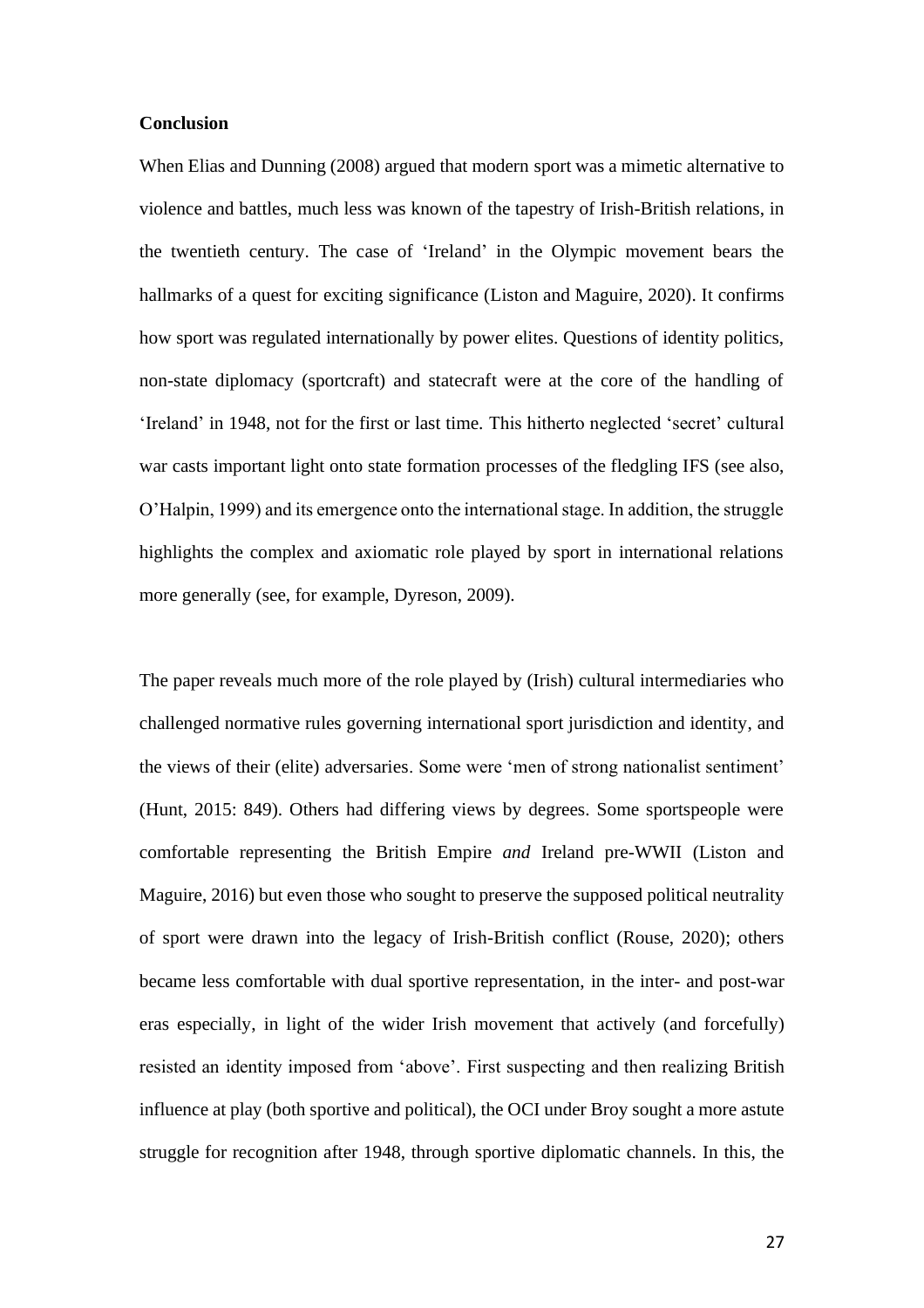choice of Killanin, as the new IOC executive member and OCI President, was critical. In his words, he 'was already known to be sympathizer, whatever form of government we had, with the idea of a united Ireland in politics, business and sport […] my sympathy with the cause but not all of the methods made me acceptable to the "Green" Irish … [and] from the Northern point of view my soundness was established by the fact that I had said I would volunteer to fight Nazism if war broke out' [which he did] (1983: 24). Killanin was also suitable for the IOC executive (notably Edström and Burghley) because of his Cambridge background and peerage. Ironically, Burghley's recommendation of Killanin as a suitable replacement for Keane (Burghley to Edström, 11 October 1951, IOC Archive, Marked Private and Personal) came to be misplaced: though Killanin had 'just the right background' and he did not portray 'the incurably parochial outlook of the (Irish) people', in fact he did not 'let sleeping dogs lie' as Burghley hoped. The struggle intensified with the actions of Lord Killanin, who proved in his mastery of sportcraft that he was perhaps a more adept opponent than Burghley had realized. By the 1956 Olympics, Killanin had achieved a greater degree of success than would have been thought possible by the events of 1948.

The 1948 Olympics demonstrate that then, as now, the question of representation matters. The symbolic significance of this, and the various protests and complaints it generated, were not only a glimpse into a past about which we now know more but, in addition, a symptom of power struggles and of war with other means that have continued resonance today. In the spotlight of the UK's exit from the EU, the 'Irish question' dominates - a political and sportive legacy of partition that is as equally the 'English question'. In the 'Great Game' of Irish-British relations, such memories are by no means erased. Today, the question of international recognition in athletics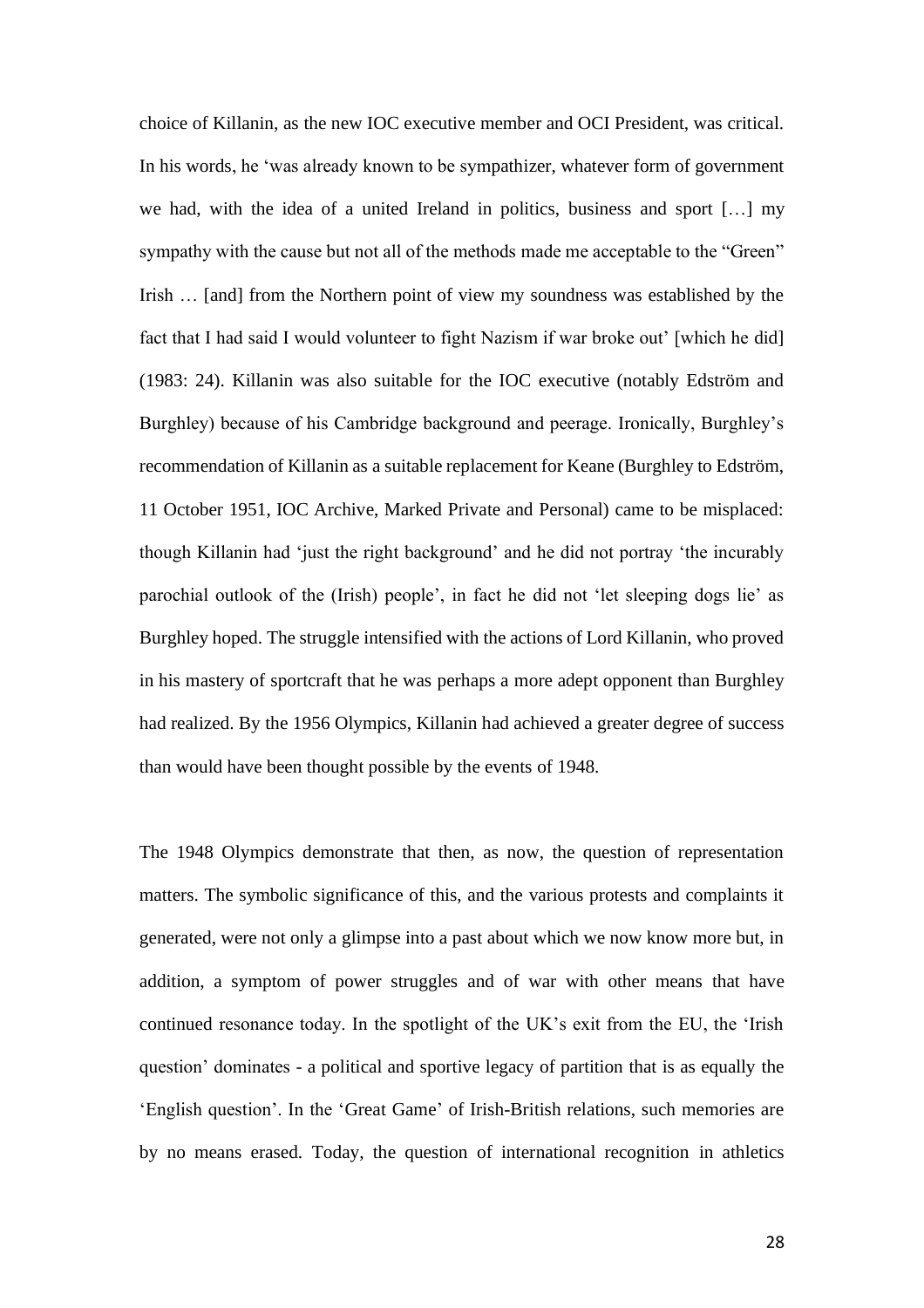persists. In a May 2020 letter, sent to the current President of World Athletics, Lord Sebastian Coe, also a former Conservative politician, Olympian and organizer of the 2012 London Olympic Games, the Friends of Irish Athletics (including former NACA members) highlighted a persistent ambiguity. Athletics Ireland (formed in 1999 with provision for the NI association on its council) must yet comply with the existing political boundary rule when competing internationally. Resolution of this (via a derogation) would officially bring to close a century-long quest for recognition and jurisdiction on the part of Irish athletics that has evolved within the frame of Irish-British relations. Whether Burghley's claim for the 1948 Olympics – as rising above jealousies and building tolerance, understanding and friendship – is to be taken seriously is now open to some doubt. For not only does the language and rituals of many sports continue to be influenced by the adversarial structures of warfare, but so too are sportive cultural and diplomatic practices. Paradoxically, these are promoted as the antithesis of war while at the same time being used by those in power as a form of contested encounter that promotes mutual understanding and tolerance.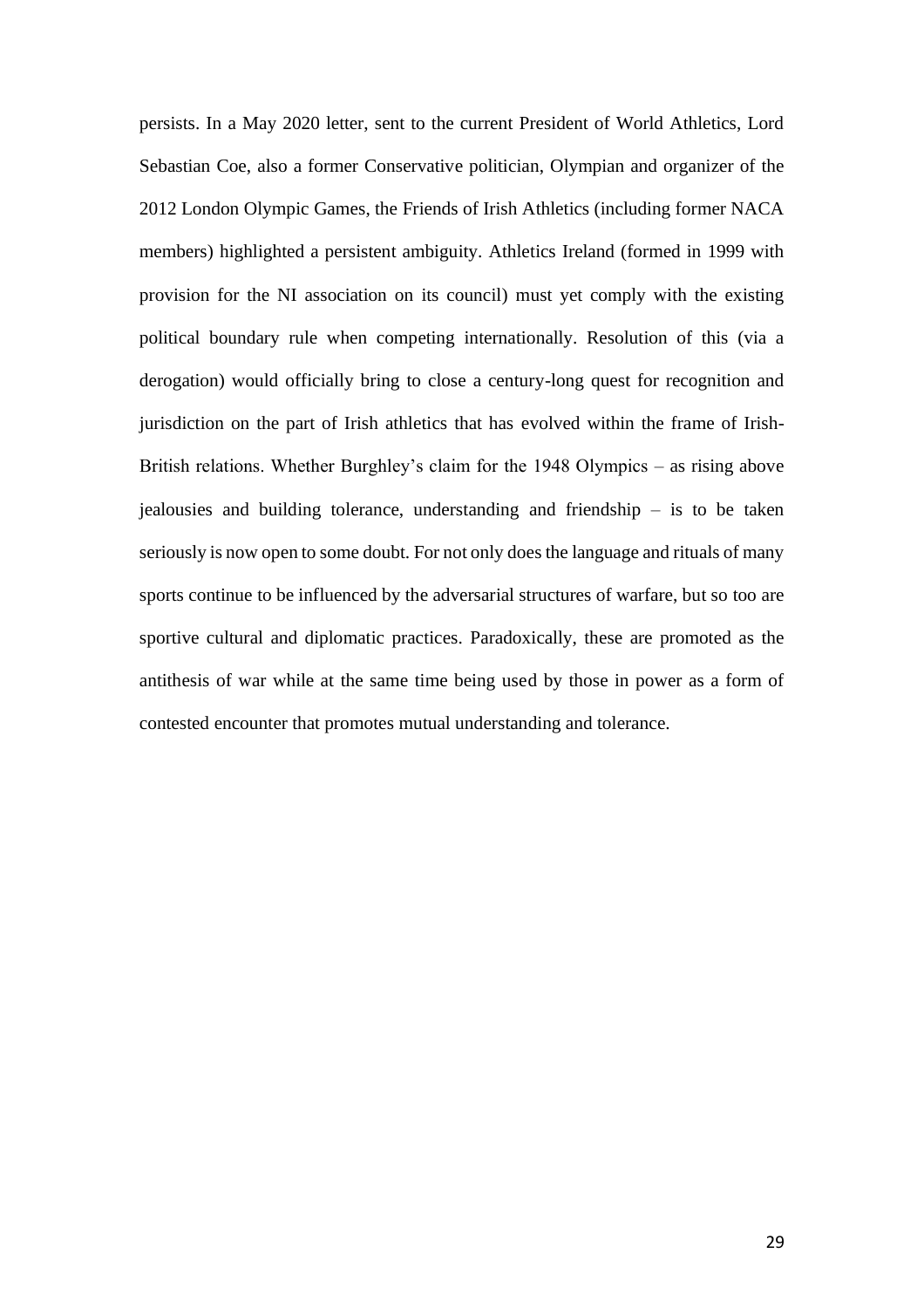#### **References**

Baker, N. (1994) 'The Games that almost weren't: London 1948', in Barney, R. and Meier, K. (eds) *Critical Reflections on Olympic Ideology: Second International Symposium for Olympic Research*. Canada: University of Western Ontario, International Centre for Olympic Studies*, p.107-116.* 

Beck, P. (2008) 'The British Government and the Olympic movement: The 1948 London Olympics', *The International Journal of the History of Sport*. 25 (5): 615-647. Berger, P. (1963) *Invitation to Sociology: A Humanistic Perspective*. New York: Doubleday & Company.

van Benthem van den Bergh, G. (1992) *The Nuclear Revolution and the End of the Cold War: Forced Restraint*. London: Macmillan.

British Olympic Association Archives 1906-2009, University of East London, GB 2381 BOA.

Avery Brundage Collection (BC), 1908-1982. University of Illinois Archives, 26/20/37.

Byrne, P. (2018) *Winning for Ireland: How Irish Athletes Conquered the World*. Bray: Ballpoint Press.

Campbell, J. (2000) '"Training for Sport is Training for War": Sport and the Transformation of British Army, 1860-1914', *The International Journal of the History of Sport*. 17 (4): 21-58.

Carroll, F. (2016) 'Ireland among the nations of the earth: Ireland's foreign relations from 1923 to 1949', *Etudes Irlandaises*. 41 (1): 35-52.

Charitas, P. (2015) 'Imperialisms in the Olympics of the Colonization in the Postcolonialization: Africa into the International Olympic Committee, 1910-1965', *International Journal of the History of Sport*. 32 (7): 909-922.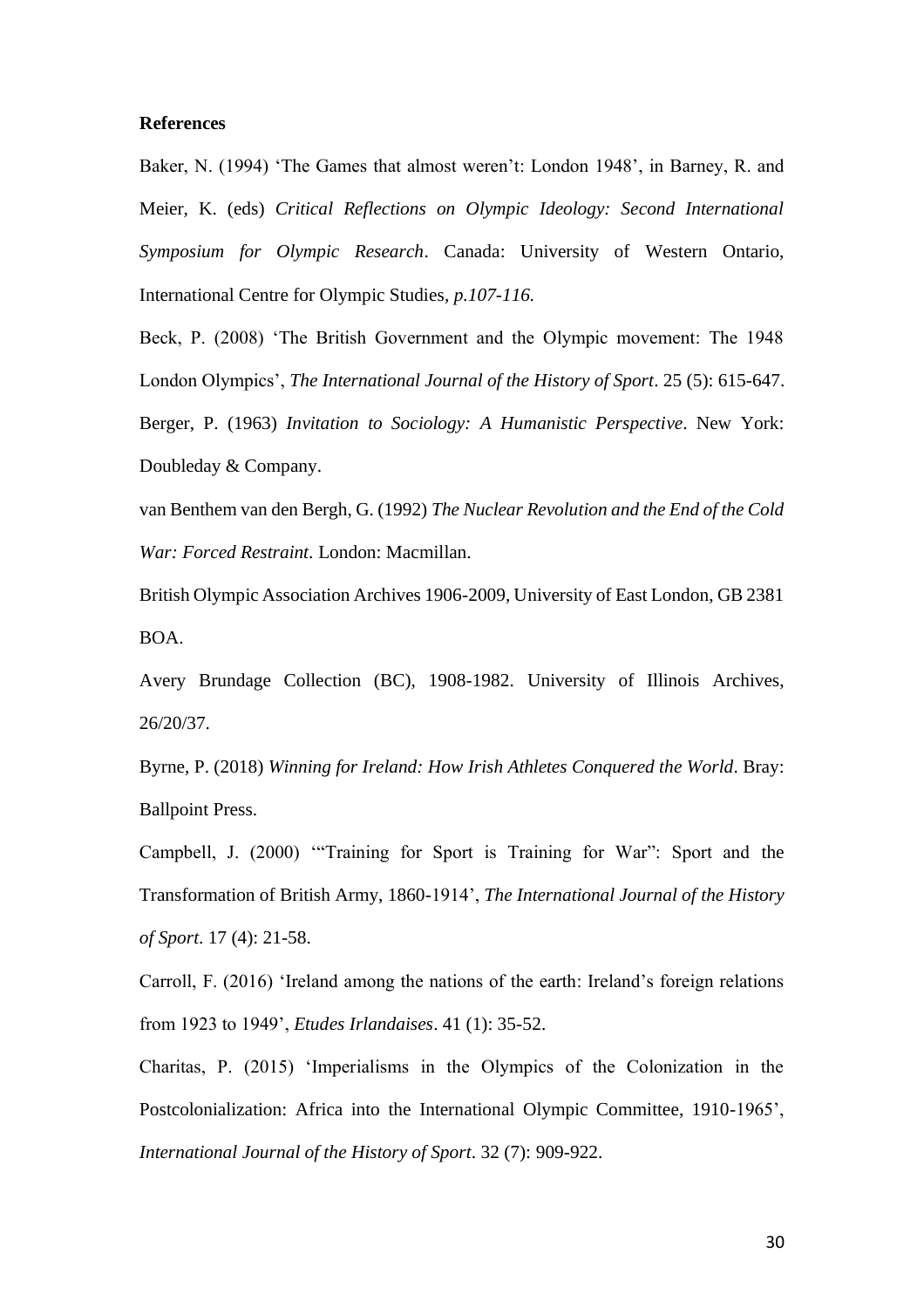Von Clausewitz, C. (1832) [1976] *On War*. Edited and translated by Eliot Howard, M. and Paret. P. US: Princeton University Press.

Coates, D. (2017) 'Weaponization of Sports: The Battle for World Influence through Sporting Success', *The Independent Review*. 22 (2): 215-221.

Cottrell, M. and Nelson, T. (2010) 'Not just the Games? Power, protest and politics at the Olympics', *European Journal of International Relations*. 17 (4): 729-753.

Cronin, M. (2003) 'Projecting the nation through sport and culture: Ireland, Aonach Tailteann and the Irish Free State, 1924-32', *Journal of Contemporary History*. 38 (3): 395-411.

Dyreson, M. (2009) *Crafting Patriotism for Global Dominance: America at the Olympics*. London: Routledge.

Dudley Edwards, R. (ed) (1969) *Conor Cruise O'Brien Introduces Ireland*. London: Andre Deutsch.

Elias, N. and Dunning, E. (2008) *Quest for Excitement: Sport and Leisure in the Civilising Process*. Collected Works of Norbert Elias. Vol. 7. Dublin: UCD Press.

Ferriter, D. (2019) *The Border: The Legacy of a Century of Anglo-Irish Politics*. London: Profile Books.

Fletcher, J. (1997) *Violence and Civilization: An Introduction to the Work of Norbert Elias*. London: Polity.

Hampton, J. (2008) *The Austerity Olympics: When the Games came to London in 1948*. London: Aurum Press.

Harkness, D. (1969) *The Restless Dominion: The Irish Free State and the British Commonwealth of Nations 1921-31*. London: Gill and Macmillan.

Hobsbawm, E. (1990) *Nations and nationalism since 1780: Programme, Myth, Reality*. 1 st Ed. Cambridge: University Press.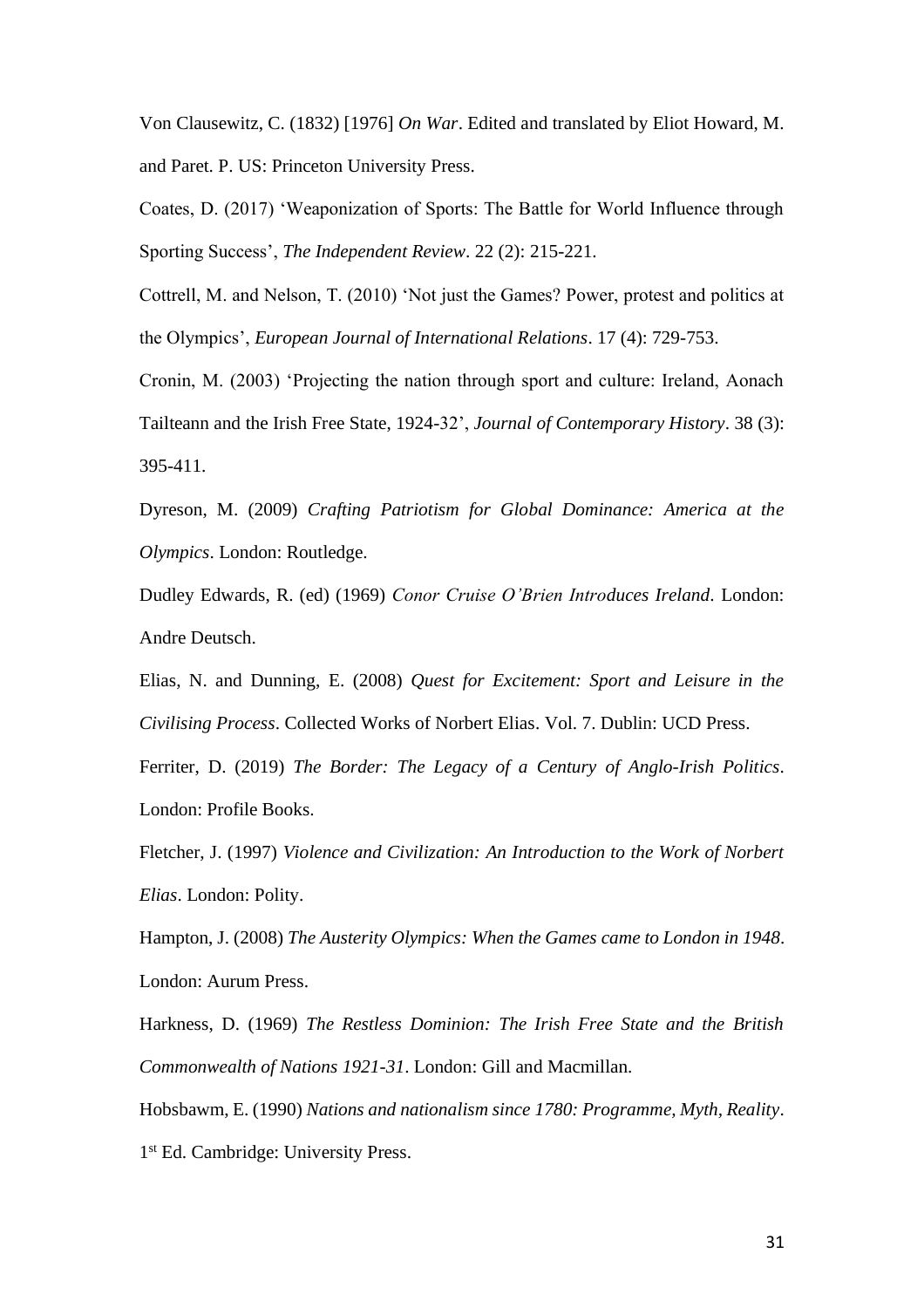Holmes, J. (2014) 'Everything you know about Clausewitz is wrong', *The Diplomat*. November 14th, Available at https://thediplomat.com/2014/11/everything-you-knowabout-clausewitz-is-wrong/

Hora, K. (2017) *Propaganda and Nation Building: Selling the Irish Free State.* London: Routledge.

Hughes, R. and Owen, R. (2009) 'The Continuation of Politics by Other Means: Britain, the Two Germanys and the Olympic Games', *Contemporary European History*. 18 (4): 443-474.

Hunt, T. (2015) '"In our case, it seems obvious the British Organising Committee piped the tune": the campaign for recognition of "Ireland" in the Olympic Movement, 1935- 1956', *Sport in Society*. 18 (7): 835-852.

International Olympic Committee (1948) *Official Report of the Organizing Committee for the XIV Olympiad*. Lausanne: Olympic Studies Centre, IOC Archive. Also available at

https://stillmed.olympic.org/Documents/Reports/Official%20Past%20Games%20Rep orts/Summer/1948/ENG/1948-RO-S-London\_I.pdf

International Olympic Committee (IOC) Archive, Lausanne, Olympic Studies Centre. Jeffreys, K. (2014) *The British Olympic Association: A History*. London: Palgrave Macmillan.

Killanin, M. (1983) *My Olympic Years*. London: Secker & Warburg.

Lillbacka, R. (2019) 'An Outline of a Clausewitzian Theory of Intelligence', *International Journal of Intelligence and Counter Intelligence*. 32 (3): 494-523.

Liston, K. and Maguire, J. (2016) 'Sport, Empire, and Diplomacy: "Ireland" at the 1930 British Empire Games', *Diplomacy & Statecraft*. 27 (2): 314-339.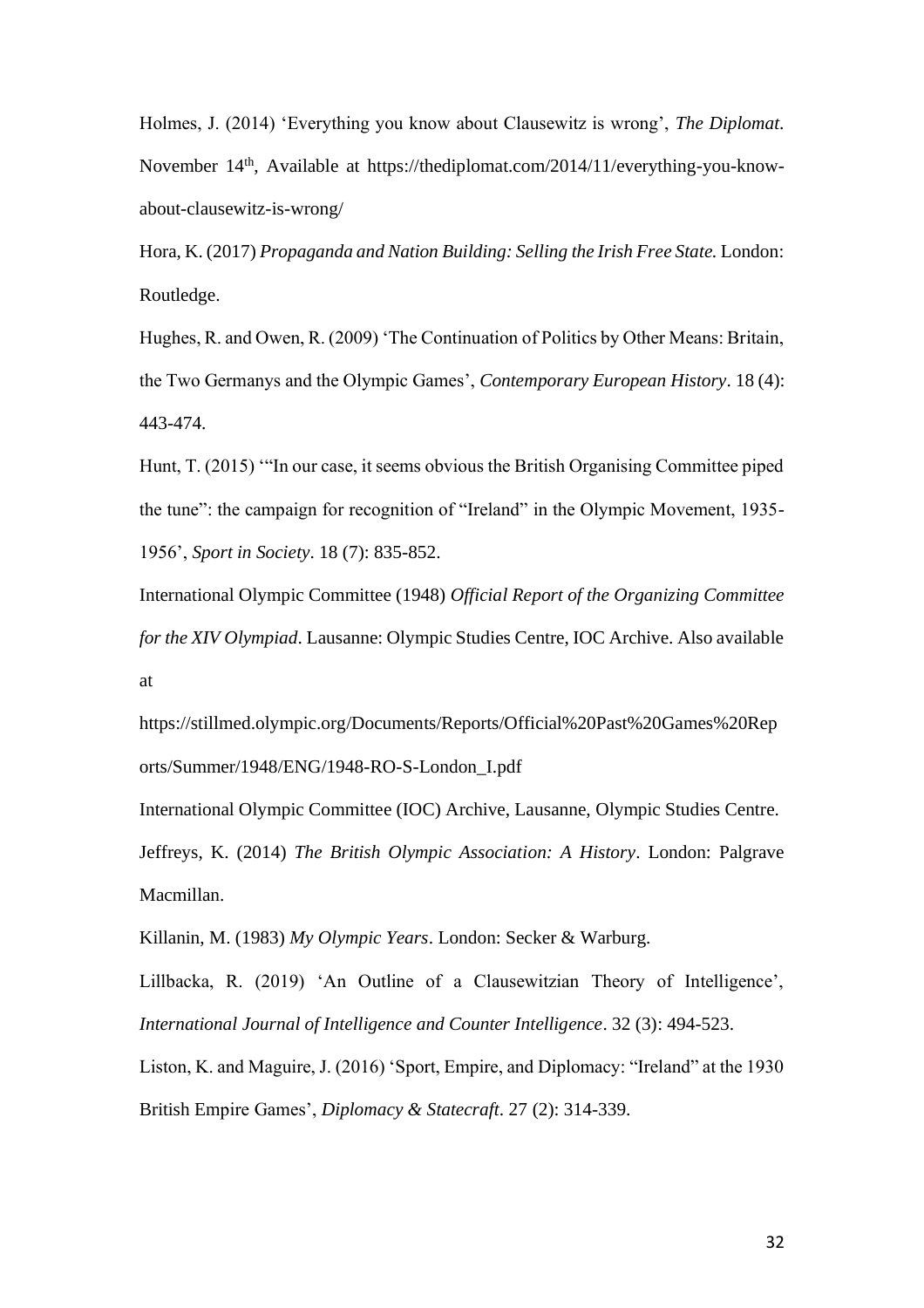Liston, K. and Maguire, J. (2020) 'Making sense of "Ireland", sport and identity: the craft of doing sociology', *Sport in Society.* Online First. Available at https://doi.org/10.1080/17430437.2020.1814572.

Llewellyn, M. (2012) *Rule Britannia: Nationalism, Identity and the Modern Olympic Games*. London: Routledge.

Maguire, J. (2012) 'European body cultures and the making of the modern world: Zones of prestige and established-outsider relations', *Human Figurations: Long-term perspectives on the human condition*. 1 (1). Available at http://hdl.handle.net/2027/spo.11217607.0001.105

Maguire, T. (2020) *The Intelligence-Propaganda Nexus: British and American covert action in Cold War Southeast Asia*. Oxford: University Press. Forthcoming.

Smith Maguire, J. and Matthews, J. (2012) 'Are We All Cultural Intermediaries Now? An Introduction to Cultural Intermediaries in Context', *European Journal of Cultural Studies*. 15 (5): 551-62.

Mangan, J. (1985) *The Games Ethic and Imperialism: Aspects of the Diffusion of an Ideal*. London: Routledge.

Mangan, J. (ed) (2003) *Militarism, Sport, Europe: War without Weapons*. London: Frank Cass.

Mangan, J. (2003a) 'Prologue: Combative Sports and Combative Societies', in *Militarism, Sport, Europe: War without Weapons*. London: Frank Cass, pp.1-9.

Mansergh, M. (1991) *The Unresolved Question: The Anglo-Irish Settlement and Its Undoing, 1912-1972*. New Haven: Yale University Press.

McCarthy, K. (2010) *Gold, Silver and Green: The Irish Olympic Journey 1896-1924*. Cork: University Press.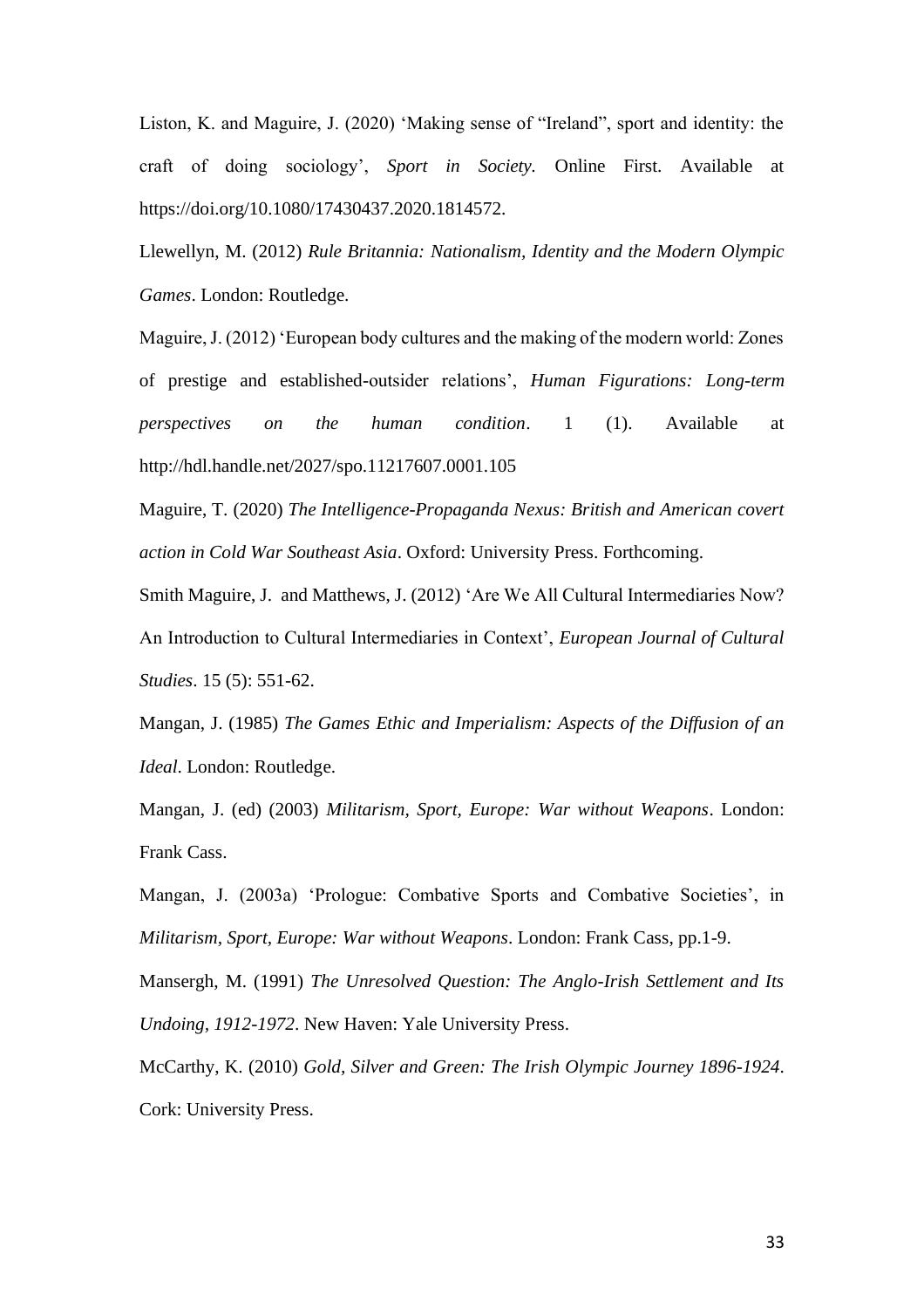McGee, O. (2020) *A History of Ireland in International Relations*: Kildare: Irish Academic Press.

McMahon, P. (2008) *British Spies and Irish Rebels: British Intelligence and Ireland, 1916-1945*. UK: Boydell & Brewer.

National Archives for UK Government, and for England and Wales. Surrey, Kew.

National Archives Ireland, NAI, Dublin, No. 473 NAI DFA GR 1489, available at https://www.difp.ie/docs/1930/Franco-Irish-Rugby-match/1178.htm

Papers of Philip Noel Baker. Churchill Archives Centre, Churchill College, Cambridge. NBKR

Nye, J. (1990) 'Sport Power', *Foreign Policy*. 80: 153-171.

Olympic Council of Ireland (OCI) (1949) *1948 Olympic Report*. Lausanne: IOC Archives.

O'Halpin, E. (1999) *Defending Ireland: the Irish State and its enemies since 1922*. Oxford: University Press.

O'Halpin, E. (2008) *Spying on Ireland: British Intelligence and Irish Neutrality during the Second World War*. Oxford: University Press.

Parks, J. (2016) *The Olympic Games, the Soviet Sports Bureaucracy, and the Cold War: Red Sport, Red Tape*. Lanham, MD.: Lexington Books.

Phillips, B. (2007) *The 1948 Olympics: How London Rescued the Games*. London: Sportsbooks.

Polley, M. (1992) 'Olympic diplomacy: the British government and the projected 1940 Olympic Games', *The International Journal of the History of Sport*. 9 (2): 169-187.

Public Records Office of Northern Ireland (PRONI). Belfast.

Rouse, P. (2020) 'Sport and War in an Irish Town', *Journal of War& Culture Studies*. DOI 10.1080/17526272.2020.1829786